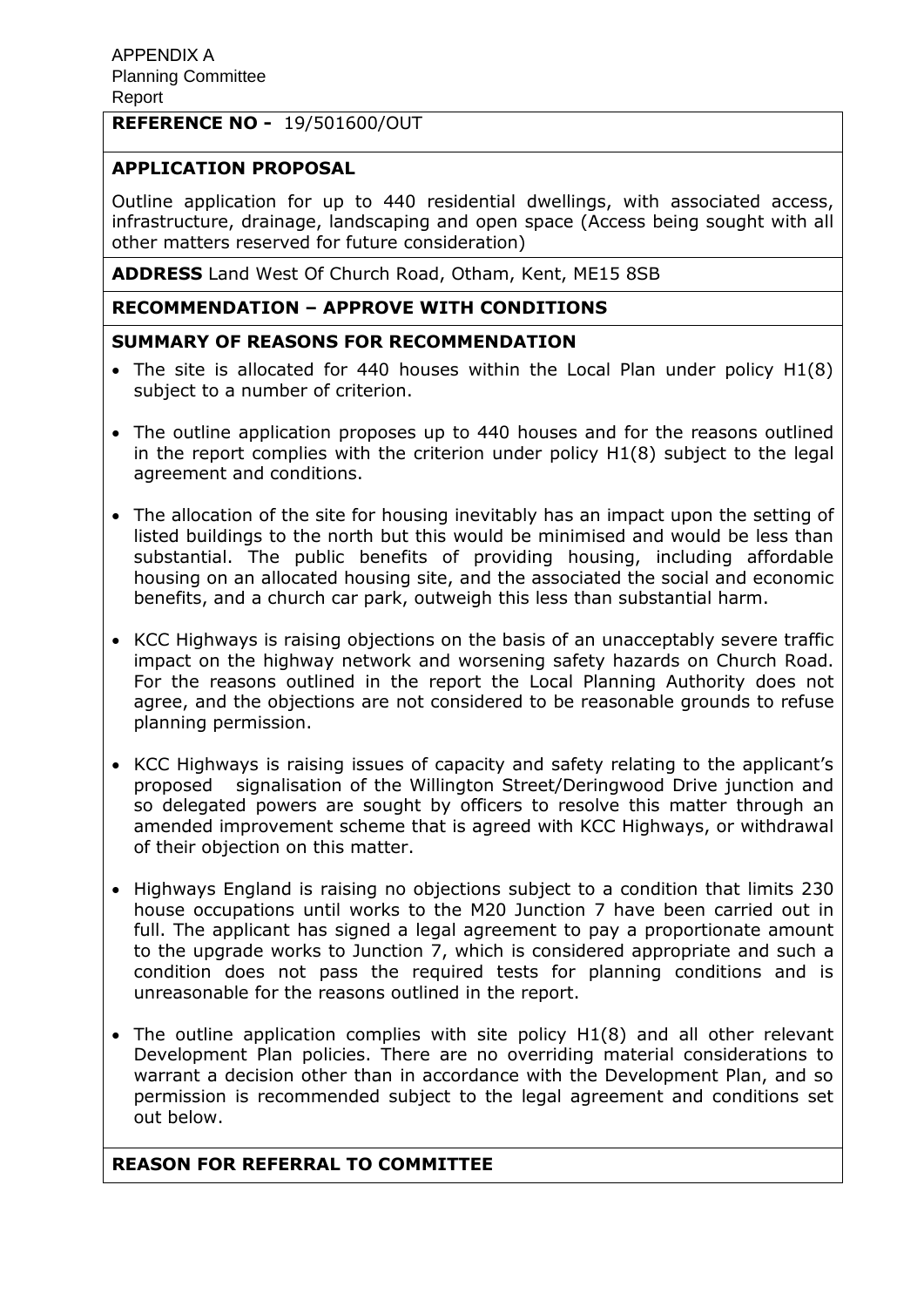- Councillor Newton has requested the application is considered by the Planning Committee for the reasons set out below.
- The recommendation is contrary to the view of Kent Highways and Highways England (statutory consultees).

| <b>WARD</b> Downswood And<br>Otham                                        |                                                                                                                                                                                          | <b>PARISH/TOWN</b><br><b>COUNCIL Otham</b>       | <b>APPLICANT Bellway</b><br>Homes Limited<br><b>AGENT DHA Planning</b> |                                                |             |
|---------------------------------------------------------------------------|------------------------------------------------------------------------------------------------------------------------------------------------------------------------------------------|--------------------------------------------------|------------------------------------------------------------------------|------------------------------------------------|-------------|
| <b>DECISION DUE DATE:</b><br>08/11/19<br><b>RELEVANT PLANNING HISTORY</b> |                                                                                                                                                                                          | <b>PUBLICITY EXPIRY</b><br><b>DATE: 17/10/19</b> |                                                                        | <b>SITE VISIT DATE:</b><br>17/04/19 & 10/10/19 |             |
| <b>App No</b>                                                             | <b>Proposal</b>                                                                                                                                                                          |                                                  | <b>Decision</b>                                                        |                                                | <b>Date</b> |
| 19/501029                                                                 | EIA Screening Opinion for the<br>proposed residential development of<br>up to 440 dwellings and associated<br>access, landscaping and other works<br>on land west of Church Road, Otham. |                                                  |                                                                        | <b>EIA NOT</b><br><b>REQUIRED</b>              | 17/04/19    |

# **1.0 DESCRIPTION OF SITE**

- 1.01 The application site has an area of approximately 16.1ha and is to the west of Church Road. The site is to the southeast of Maidstone and is between substantial residential areas to the north, west and southwest, namely culde-sacs within the Downswood area to the north, Chapman Avenue to the west and Woolley Road to the south. To the east are open agricultural fields and immediately to the south/southeast are a number of detached residential properties at The Rectory (Grade II listed) and Squerryes Oast. St Nicholas's Church (Grade I listed) and Church House (Grade II listed) are to the north of the site.
- 1.02 The site is in the main, an open arable field but includes an area of land at its north end that wraps around the north side of the church which has numerous trees, scrub vegetation and grass, and over which public footpath KM86 runs. The boundaries of the site are formed by established hedging on the Church Road frontage, hedging to the boundary with 'Squerryes Oast', and trees on the south, west and north boundaries. There is an area of Ancient Woodland (AW) to the southeast of the site.
- 1.03 The site is highest at its south end with a gradual fall to the north. To the west where the site backs onto gardens of properties within Chapman Avenue, there is a considerable level difference between the site and Chapman Avenue.
- 1.04 Importantly, the site is allocated for housing development in the Local Plan and policy H1(8) allows for up to 440 houses and sets out a number of criterion to be met.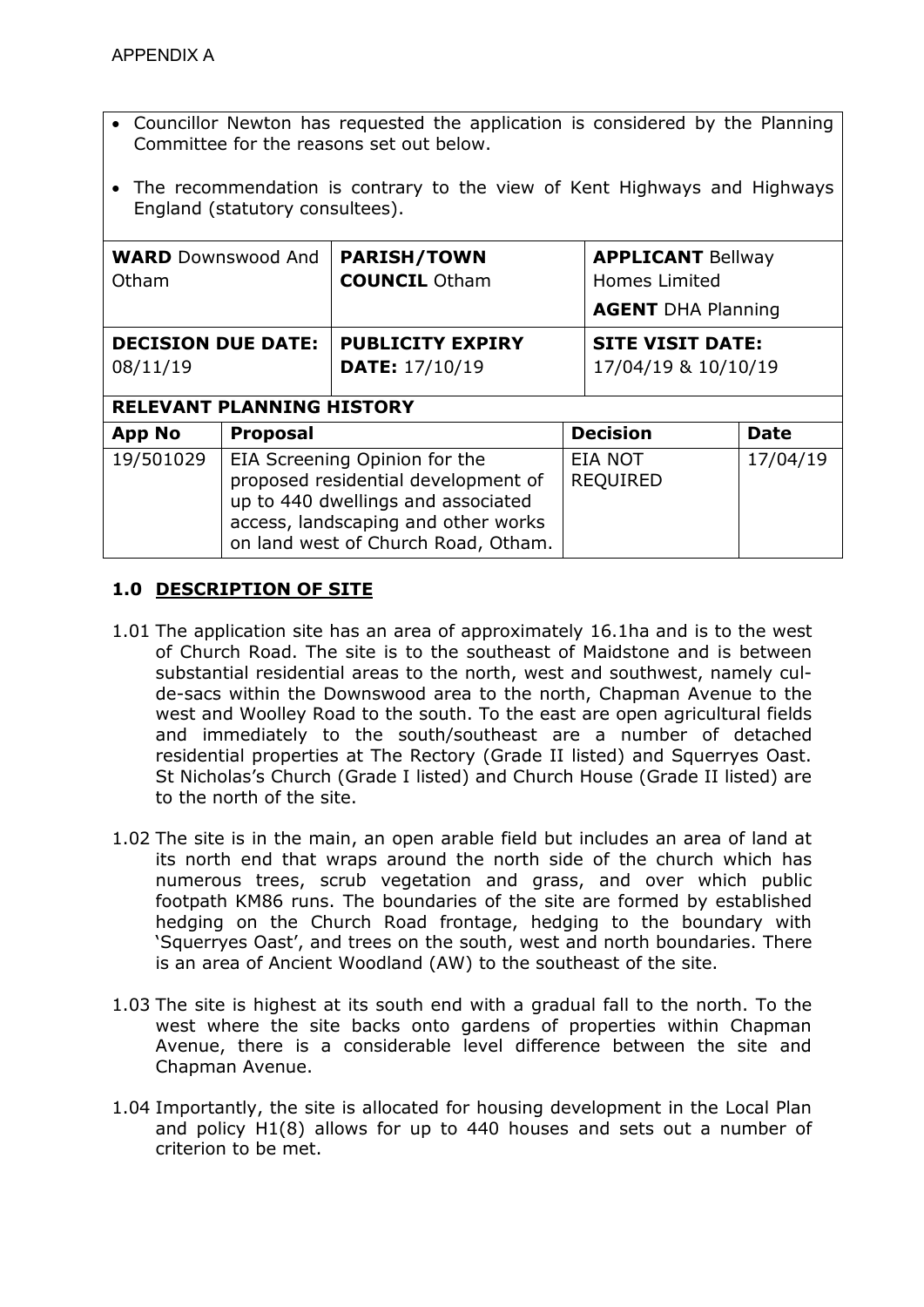# **2.0 PROPOSAL**

- 2.01 This application seeks outline permission for up to 440 houses and approval of two proposed vehicular access points onto Church Road and other pedestrian and/or cycle links to residential areas to the north, west and south. All other matters such as the location and layout of the roads, houses and open space areas, the design and heights of the houses, and landscaping would be determined under a future reserved matters application(s).
- 2.02 As such, the local planning authority is being asked to consider whether the principle of 440 houses with two access points is acceptable at this stage.
- 2.03 The applicant has provided numerous assessments to support the proposals and in order to demonstrate how the site can suitably accommodate 440 houses in line with policy H1(8).

## **3.0 POLICY AND OTHER CONSIDERATIONS**

- Maidstone Borough Local Plan (2011-2031): SS1, SP1, SP3, SP18, SP19, SP20, SP23, H1, OS1(16), ID1, H1(8), DM1, DM2, DM3, DM4, DM6, DM8, DM12, DM19, DM20, DM21, DM23
- Kent Waste and Minerals Plan 2016
- National Planning Policy Framework (NPPF)
- Planning Practice Guidance (PPG)

## **4.0 LOCAL REPRESENTATIONS**

*(The latest notification on additional/amended details expires on 17th October. Any responses received will be reported under an Urgent Update Report)* 

- 4.01 **Otham Parish Council**: Raises objections for the following (summarised) reasons:
	- Increased traffic and congestion.
	- Highway safety for vehicles and pedestrians.
	- Lack of transport modelling of local junctions in Downswood.
	- Considerable loss of hedging to the front of the site contrary to policy.
	- Harm and profound change to the landscape.
	- Loss of views across the countryside.
	- Harm to ecology.
	- Harm to the setting of listed buildings.
	- Archaeological survey should be carried out.
- 4.02 **Downswood Parish Council**: Raises objections for the following (summarised) reasons:
	- Traffic generation, traffic flows and congestion.
	- Lack of transport modelling of local junctions in Downswood.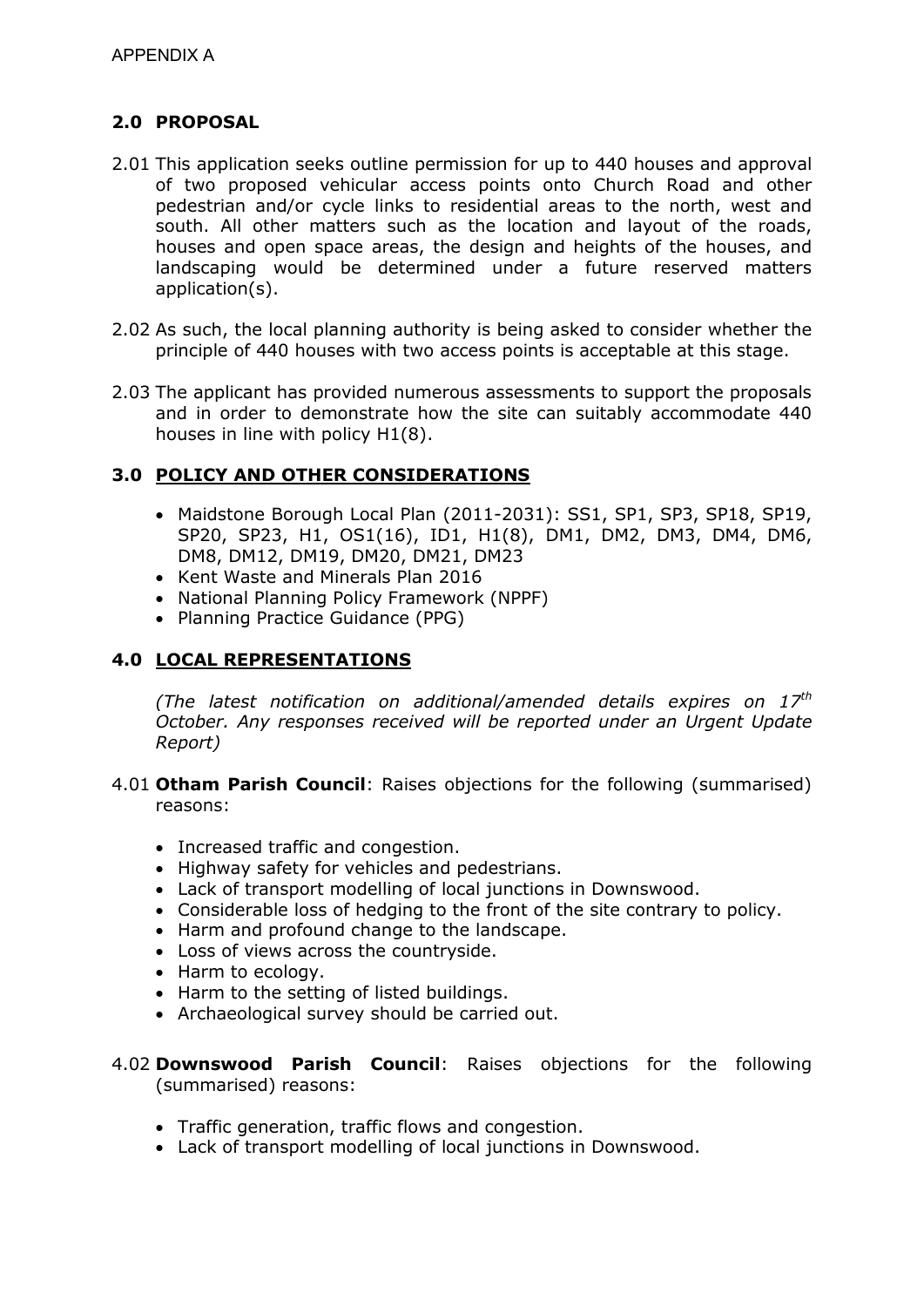- Question some of the assumptions and modelling within the Transport Assessment.
- Traffic assessment not sufficient and carried out when road closed.
- Site policy doesn't provide highways mitigation to the north of the site.
- Strategic highways measures in site policy have not been delivered.
- Lack of sufficient details of development to properly assess.
- Not enough room to widen Church Road without losing hedges.
- Lack of pedestrian/cycle links.
- Snow and ice will leave the site stranded.
- Lack of access for emergency vehicles.
- Inadequate access for large vehicles.
- Buses are unlikely to be able to access the site.
- Lack of decent access to bus services which are poor.
- The site does not benefit from good public transport access.
- Highway safety for vehicles and pedestrians.
- Groundwater plans inconsistent, assessment inadequate, and likelihood of sink holes not properly assessed.
- Land stability and underground conditions have not been suitably assessed.
- Loss of privacy and overlooking.
- Noise, disturbance, and light pollution.
- Inconsistent with character and appearance of local area.
- Harm to listed buildings.
- Loss of community views.
- Harm to ecology.
- Archaeology work not sufficient.
- An Environmental Impact Assessment is required.

#### 4.03 **Bearsted Parish Council (neighbouring)**: Raises objections for the following (summarised) reasons:

- Traffic assessment not sufficient.
- No assessment of junctions to the north of the site.
- Question some of the assumptions and modelling within the Transport Assessment.
- Some of the traffic counts were carried out when road was closed or half term.
- Traffic impact will be severe.
- Public transport will not mitigate traffic.
- There is no Sunday no. 4 bus service.
- No local doctors or primary school.
- 4.04 **Local Residents**: 399 representations received raising the following (summarised) points:
	- Increased traffic and congestion.
	- Highway safety.
	- Rat running occurs on local roads.
	- Church Road is not safe or suitable for additional traffic.
	- Traffic calming measures will make traffic worse.
	- Junction mitigation has not been carried out.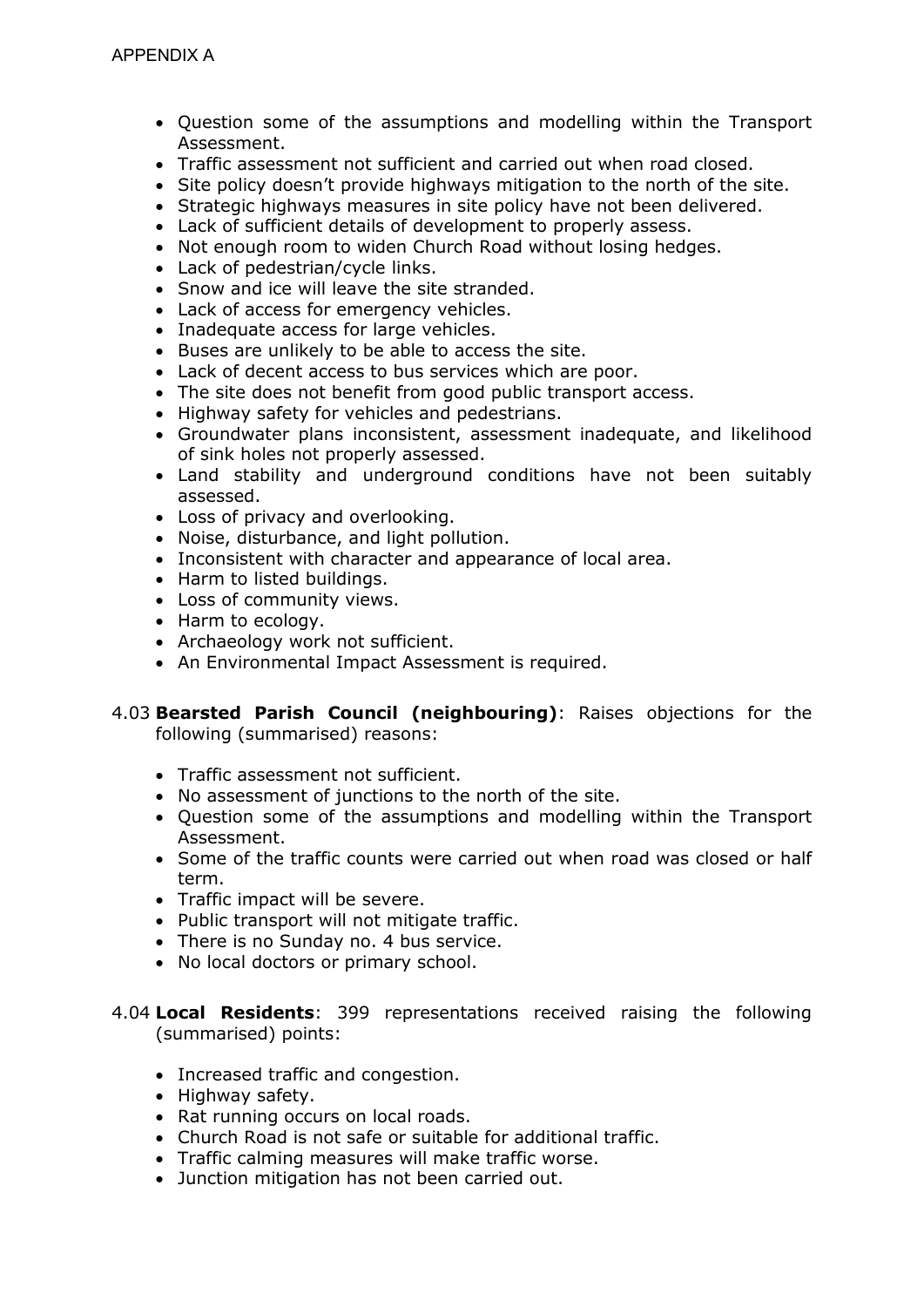- Question accuracy of Transport Assessment.
- Flood risk.
- Site isolated in floods and snow.
- Inadequate foul drainage.
- Question surface water report.
- Poor connections.
- Poor public transport.
- Car-reliant.
- Parking.
- Land stability issues on the site and in Chapman Avenue.
- Potential damage to neighbouring properties.
- Geology brings into question surface water proposals.
- Visual impact.
- Density.
- Harm to wildlife/ecology.
- Ancient woodland.
- Loss of majority of hedge.
- Loss of trees.
- Harm to the setting of the Grade I listed Church.
- Archaeology assessment is flawed.
- Ancient burial site.
- Lack of infrastructure and amenities including schools and surgeries.
- Traffic noise.
- Noise from new residents.
- Overlooking/loss of privacy.
- Overshadowing/loss of light.
- Overbearing.
- Air quality.
- Crime.
- Loss of agricultural land.
- Other more suitable sites.
- Noise and dust during construction.
- Lack of EIA.
- Fields provide peaceful lifestyle.
- Will affect house prices.
- Ouestioned land ownership.
- Lack of public consultation by applicant.
- Additional documents should have been uploaded to the website earlier/when they were received.
- Support the development.
- Other people should be able to enjoy the area.
- 4.05 **Borough Councillor Newton** requests the application is considered by the Planning Committee and raises the following (summarised) points:
	- The site should never have been included in the Local Plan.
	- An EIA is required for the application.
	- Harm to listed buildings.
	- Concern over the impact on the setting of listed buildings particularly the Grade 1 Church which was constructed prior to the Domesday Book.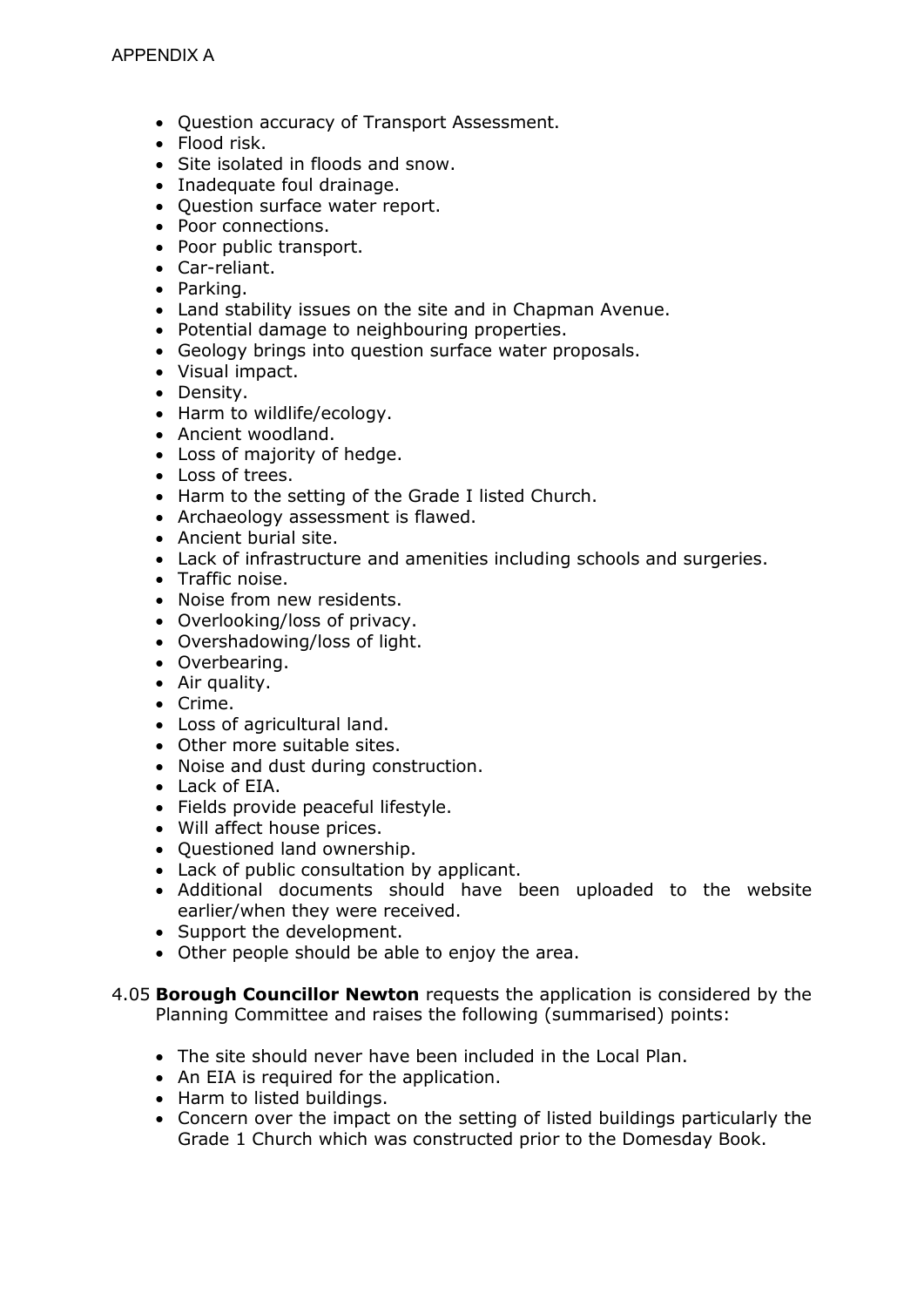- As a result of the heavy traffic on Church Road, part of the Ancient Churchyard wall has now collapsed revealing the type of construction used for the wall.
- It is my concern for the ancient buildings which is why I require this application called in to Planning Committee for determination.
- Piling may cause harm to listed buildings.
- Traffic impact unacceptable and infrastructure must be in place before development which it is not.
- Loss of hedgerows and non-compliance with policy DM3.
- Should only be one access.
- Wider junction improvements are not in place.
- Archaeology.
- 4.06 **Borough Councillor McKay:** Raises the following (summarised) points:
	- Highway safety on Church Road.
	- Does not meet access requirements.
	- Lack of direct access to public transport.
	- Those without a car would be isolated.
	- Could lead to a judicial review if permission was granted as the strategic highway improvements within the policy and have not been agreed or provided.

## **5.0 CONSULTATIONS**

*(Please note that summaries of consultation responses are set out below*  with the response discussed in more detail in the main report where *considered necessary)* 

- 5.01 **Highways England: No objections** subject to a condition limiting occupation to 230 dwellings until improvements to the M20 Junction 7 have been completed.
- 5.02 **Historic England: No objections** provided that the heritage benefit of a dedicated church car park is secured.

### 5.03 **Natural England: No objections.**

- 5.04 **KCC Highways**: **Raise objections** on the basis of an unacceptably severe traffic impact on the highway network and the worsening safety hazards to road users on Church Road.
- 5.05 **KCC Economic Development**: Seek £3324.00 per applicable house and £831.00 per applicable flat towards the extension of 'Greenfields Community Primary School' to mitigate the impact of the development.
- 5.06 **KCC SUDs**: **No objections** subject to conditions.
- 5.07 **KCC Archaeology**: **No objections** subject to condition.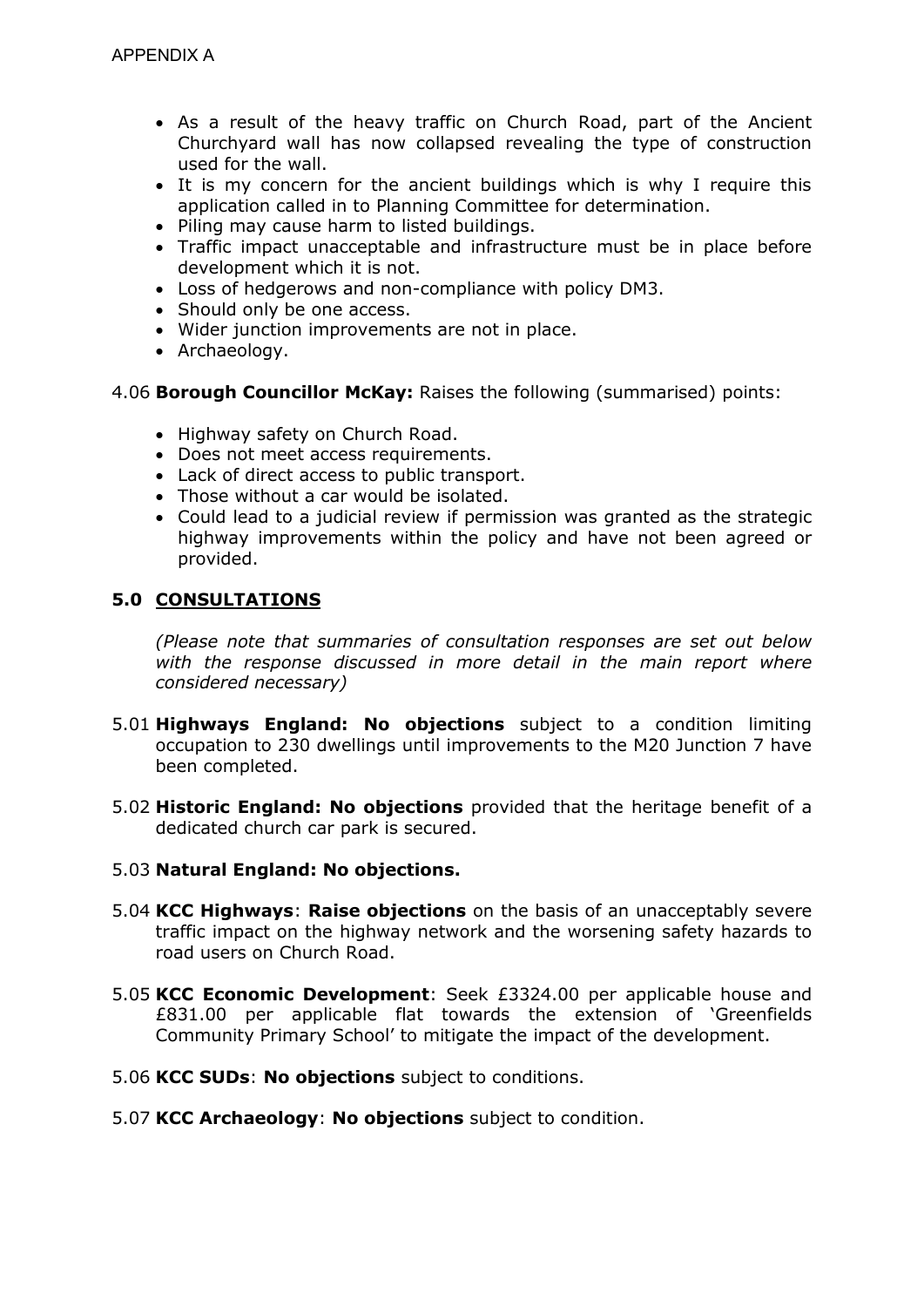- 5.08 **KCC PROW**: Concerns regarding delivery of a cycle route across PROW so suggest a holding objection. Conditions recommenced relating to surfacing and agreement on the extent of widening of KM86 due to increased use.
- 5.09 **KCC Ecology: No objections** subject to conditions.
- 5.10 **MBC Conservation Officer**: Satisfied that the outline application scheme seeks to limit the harm on the setting of the listed buildings, in particular the Church, the Church House and the Rectory, and the setting of the Otham Conservation Area would be minimally impacted.
- 5.11 **MBC Environmental Health**: **No objections** subject to conditions relating to charging points; lighting; and contaminated land.
- 5.12 **MBC Landscape Officer**: **No objections** subject to conditions.
- 5.13 **Southern Water**: Confirm there is sufficient capacity.
- 5.14 **Forestry Commission**: Refers to standing advice on Ancient Woodland.
- 5.15 **Kent Police**: Recommended conditions

## **6.0 APPRAISAL**

6.01 Section 38(6) of the Planning and Compulsory Purchase Act 2004 states that,

### *"If regard is to be had to the development plan for the purpose of any determination to be made under the planning Acts the determination must be made in accordance with the plan unless material considerations indicate otherwise."*

- 6.02 The Local Plan allocates the site for 440 houses under policy H1(8) subject to a number of criterion covering matters relating to design and layout, access, air quality, open space, infrastructure, highways and transportation.
- 6.03 This is an outline application for up to 440 houses with all matters reserved apart from access so under consideration are the principle of up to 440 houses and the points of access only. Clearly, the principle of housing is accepted under Local Plan policy H1(8) so it needs to be assessed as to whether the outline proposals comply/can comply with the policy criterion and any other relevant Development Plan policies.
- 6.04 Whilst the specific details of the development are not being considered at this stage, the applicant has provided a 'Parameter Plan' and 'Illustrative Masterplan' in order to demonstrate how the development could be suitably accommodated on the site and comply with policy H1(8). Whilst the detailed design of the development is not being considered, the applicant does wish to set some parameters through the 'Parameter Plan' which will be discussed in the relevant sections below.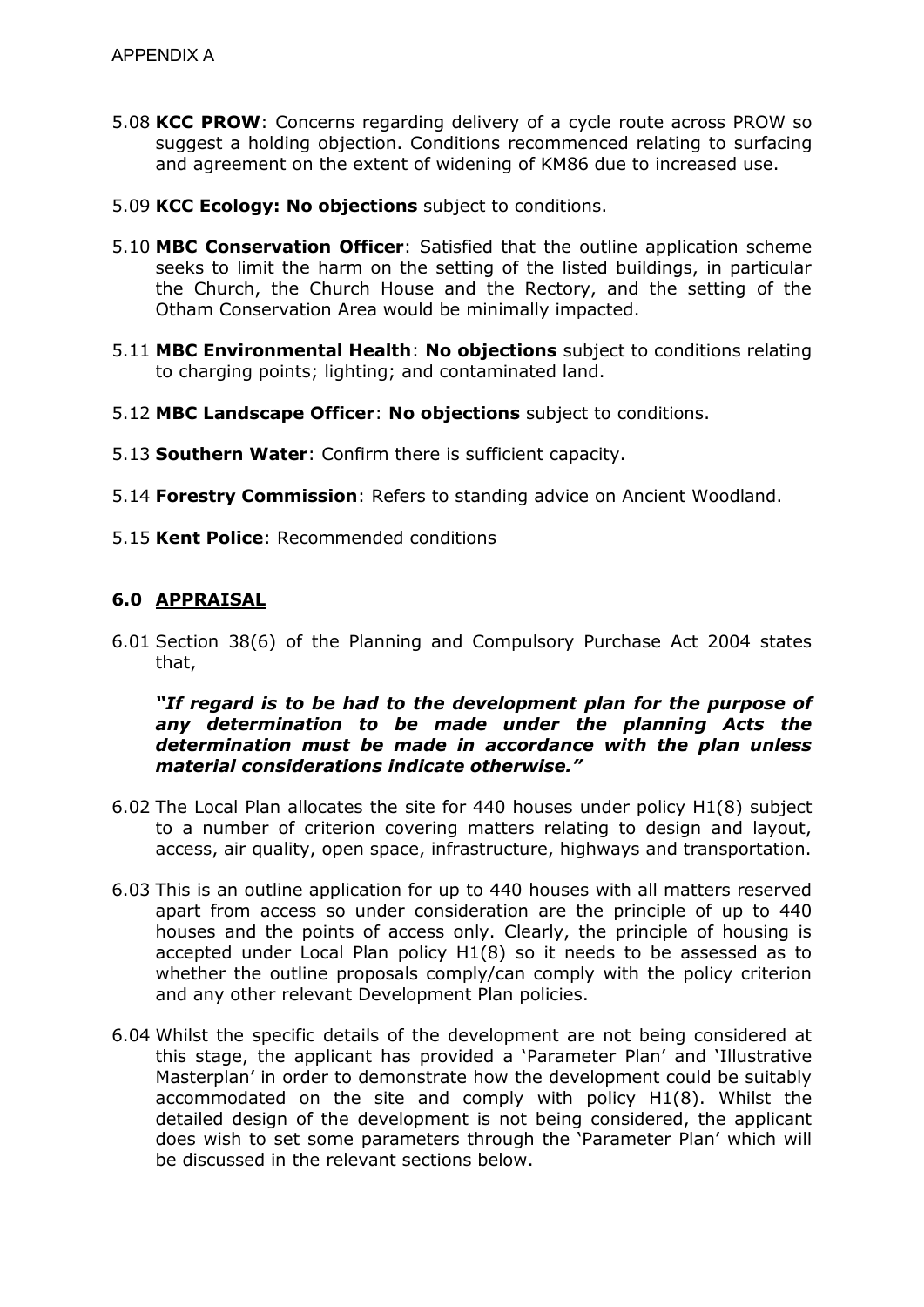- 6.05 The key issues for the application are centred round site allocation policy H1(8) as follows:
	- Access and connectivity.
	- Compliance with the design, layout, and open space criterion.
	- Heritage impacts.
	- Highways impacts.
	- Infrastructure.
	- Other matters including air quality, drainage, ecology, and amenity.

#### Access and Connectivity

6.06 Policy H1(8) states:

- *8. Access will be taken from Church Road only*
- *5. The hedge line along the eastern boundary of the site with Church Road shall be retained and strengthened where not required for access to the site.*
- 6.07 The application only proposed access from Church Road via two vehicular access points which is in accordance with policy H1(8). These would be close to the north and south ends of the site on the Church Road frontage. The access points have been assessed by Kent Highways and Kent Fire and Rescue and judged to be suitable and safe.
- 6.08 The proposed accesses and required visibility splays inevitably mean that some of the existing hedging fronting Church Road will need to be removed (approximately 125m). However, it would be possible to provide new double staggered native hedging behind the visibility splays and strengthen the existing hedging in general, this being a positive landscape feature of the site. Whilst landscaping is not being considered at this stage a condition can be attached to guide the landscaping details to ensure sufficient replacement hedging/hedge strengthening. This will ensure compliance with criterion 5 of the site policy.
- 6.09 In terms of connectivity, it is proposed to provide a new pavement from the northern access along the front of the Church within highways land to link with the existing pavement further north. As this pavement would be narrower than the 2m normally sought due to the width of Church Road (being between 1.2m to 2m and on average around 1.6m), a pedestrian/cycle route is proposed around the north side of the Church and into the site to provide an alternative attractive route which can be conditioned.
- 6.10 To the south, it is proposed to provide a pedestrian/cycle link via the Council owned public open space to link up with Woolley Road. This would provide an appropriate link to shops, 'Senacre Primary School', and bus stops to the south. The applicant would provide a pathway on the application site and has confirmed they would continue and construct this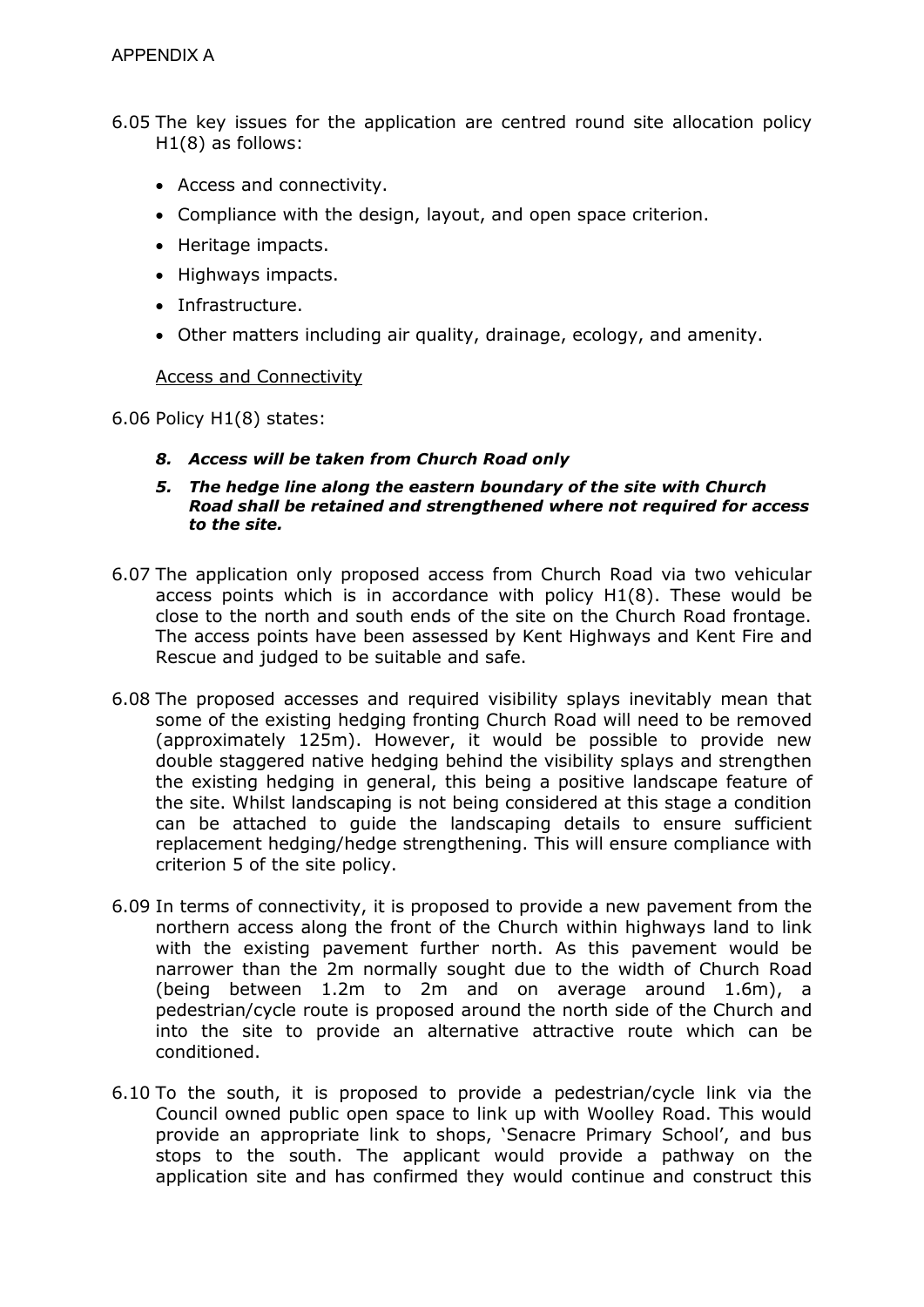on the Council owned land. The property team have confirmed that they have no objections to this. Again the detail would be provided at the reserved matters stage but a condition will be imposed to secure the link and a pathway on Council owned land. Whilst outside the applicant's control this condition is reasonable as this is land in public ownership, and the Council has indicated it has no objections to this being provided.

- 6.11 Public right of way KM86 runs across the north of the site and it is indicated on the Parameter Plan that open space would be provided along the route. This is welcomed by KCC PROW and they advise that the path should be surfaced due to the additional use which can be secured by condition. The Parameter Plan indicates that a connection with the pedestrian link to 'The Beams', which provides access towards Willington Street and 'Greenfields Primary School' would be provided in the northwest corner. KCC PROW and Highways refer to the existing paths here being steps and so this raises issues over access for all users. This is not the only connection to the west as the connection to the south provides access in this direction so it is not necessary for changes to these steps to be made. They also refer to the applicant's intention to widen the path to allow cycle use and that this would require a legal change to a 'cycle track' to bridleway. In response to this, the applicant has stated that any specific widening would be proposed at the reserved matters stage but details of this can be secured by condition.
- 6.12 So overall, the vehicular access points comply with policy H1(8), are safe, and the scheme provides good pedestrian and cycle connectivity to the local area and its services/amenities, in accordance with policy DM1 of the Local Plan.

#### Design, Layout, and Open Space Criterion

6.13 Policy H1(8) requires:

- *1. The tree line along the western boundary of the site will be enhanced, to protect the amenity and privacy of residents living in Chapman Avenue.*
- *2. An undeveloped section of land will be retained along the western boundary of the site, to protect the amenity and privacy of residents living in Chapman Avenue.*
- *3. An undeveloped section of land will be retained along the eastern edge of the site in order to protect the setting of St Nicholas Church and maintain clear views of the Church from Church Road.*
- *4. The Church Road frontage will be built at a lower density from the remainder of the site, to maintain and reflect the existing open character of the arable fields on the eastern side of Church Road and to provide an open setting to St Nicholas Church.*
- *6. Retain non-arable land to the north and east of St Nicholas Church, to protect its setting.*
- *7. Retain discrete section of land at the south east corner of the site to provide a 15 metres wide landscape buffer to ancient woodland*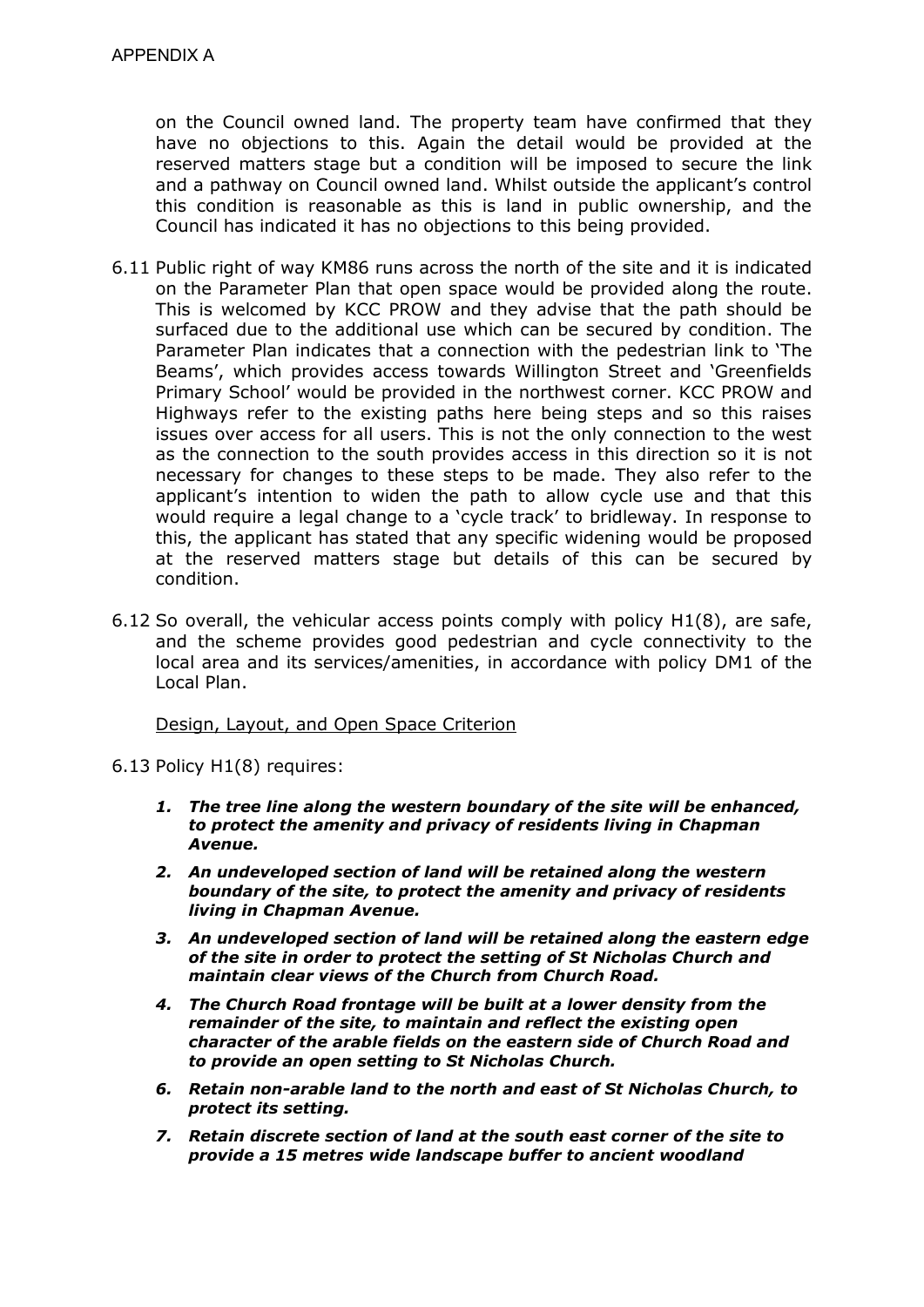*(bordering site at this location), to be planted as per the recommendations of a landscape survey.* 

- *10. Provision of approximately 2.88ha of natural/semi-natural open space consisting of 1.4ha in accordance with policy OS1(16), and 1.48ha within the site, together with additional on/off-site provision and/or contributions towards off-site provision/improvements as required in accordance with policy DM19.*
- 6.14 As stated above, this is an outline application but an illustrative masterplan has been provided which shows development parcels, roads, and areas of open space in order to show that 440 houses can be accommodated. This shows that development can be set away from the tree line along the western boundary to provide an undeveloped area in accordance with criterion 1 and 2. It also shows an undeveloped area of land along the east edge of the site to maintain clear views of St Nicholas Church from Church Road in line with criterion 3. Further open space is also shown to the south and southwest of the Church to limit the impact upon the setting of the Church. Land to the north of the Church is shown as open space in line with criterion 6. In the southeast corner in excess of a 15m buffer to the ancient woodland is shown in line with criterion 7. These undeveloped areas/buffers are identified on the Parameter Plan and so can be secured by condition.
- 6.15 In terms of open space, criterion 10 requires a total of 2.88ha to be provided for the development. In line with policy OS1(16), and as shown on the Local Plan map, part of the 2.88ha is land to the northwest of the Church and land in the southeast corner of the site (providing 1.4ha). The Parameter Plan indicates open space by the Church, in the southeast corner, and also within the development areas. The site is of a sufficient size to provide the total amount both on the edges and within the development areas, and the 2.88ha can be secured by condition. This amount of open space is considered appropriate for this size of development and can provide a mix of types including natural/semi-natural, more formal space, and play areas. Any need for off-site mitigation of existing open space would need to be sought via the Community Infrastructure Level (CIL).
- 6.16 For the above reasons it is considered that the application complies with design, layout, and open space requirements of policy H1(8) and these can be secured through the Parameter Plan being conditioned.

### Heritage Impacts

- 6.17 Policy H1(8) requires:
	- *3. An undeveloped section of land will be retained along the eastern edge of the site in order to protect the setting of St Nicholas Church and maintain clear views of the Church from Church Road.*
	- *4. The Church Road frontage will be built at a lower density from the remainder of the site, to maintain and reflect the existing open character of the arable fields on the eastern side of Church Road and to provide an open setting to St Nicholas Church.*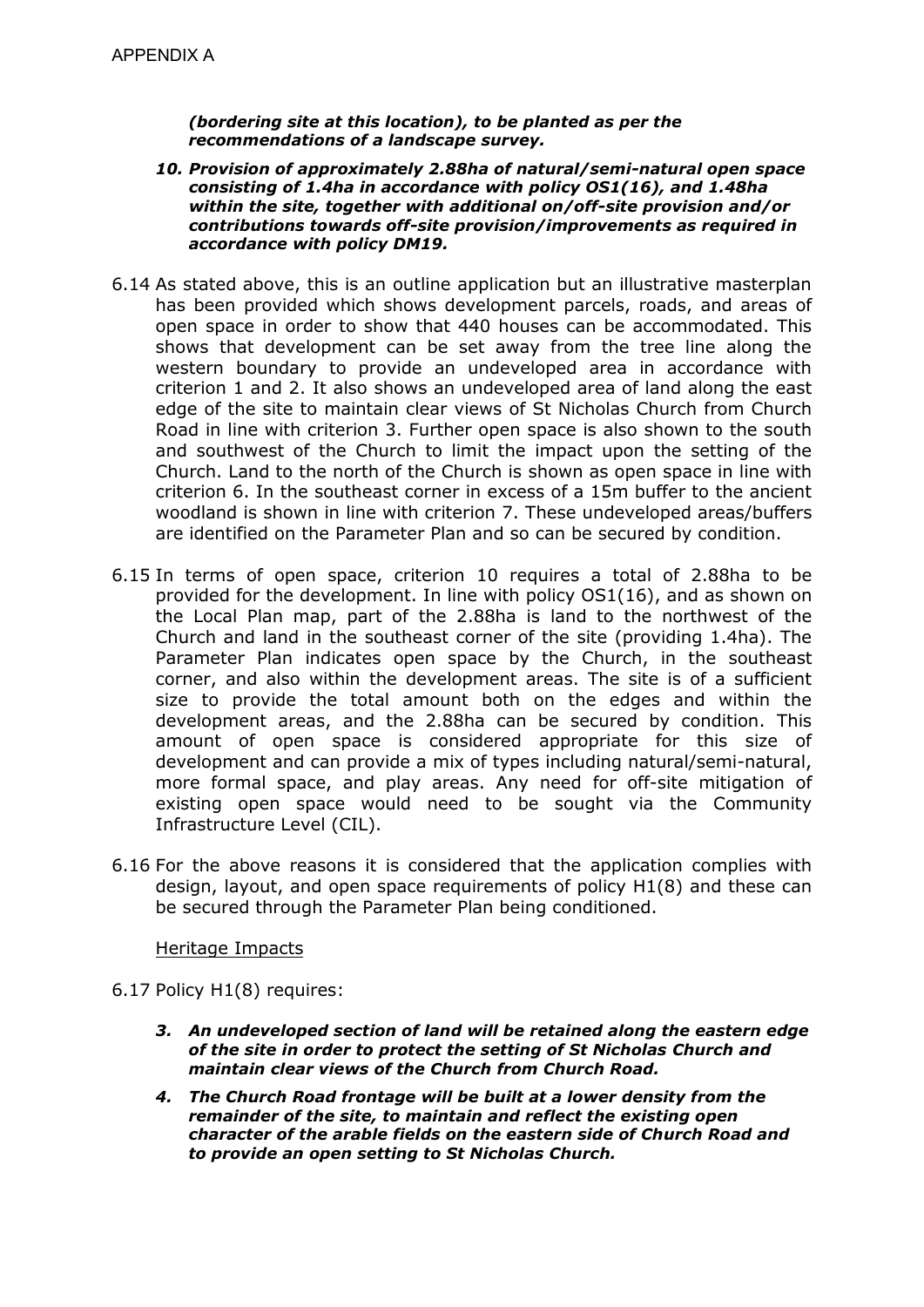### *6. Retain non-arable land to the north and east of St Nicholas Church, to protect its setting.*

- 6.18 As outlined above, the Parameter Plan ensure compliance with the above criterion which relate to St Nicholas Church so the proposals comply with policy H1(8).
- 6.19 There are a number of heritage assets near to the site. Notably, St Nicholas's Church (Grade I listed) and two Grade II listed monuments within the grave yard, and 'Church House' (Grade II listed) immediately to the north of the site. There is also 'The Rectory' (Grade II listed) to the south. Further afield, the Otham Conservation Area is 770m to the southeast.
- 6.20 The NPPF outlines at paragraphs 193 and 194, that great weight must be given to the conservation of listed buildings irrespective of whether any potential harm amounts to substantial harm, total loss, or less than substantial harm to its significance. Any harm to, or loss of, the significance of a designated heritage asset (from its alteration or destruction, or from development within its setting), should require clear and convincing justification. Under section 66 of the Planning (Listed Buildings and Conservation Areas) Act 1990, in considering whether to grant planning permission for development which affects a listed building or its setting, the local planning authority must have special regard to the desirability of preserving the building or its setting or any features of special architectural or historic interest which it possesses.
- 6.21 The site in particular has an impact upon the setting of the Grade I listed Church, as it forms part of its historic rural open setting to the south. This setting and the visibility it affords of the Church in its historical context, forms part of its significance and development of the site would affect this. Churches were obviously built of a certain scale so they were visible from some distance. In addition, the access points would result in a change to the character of Church Road near to the Church. There would be an impact upon the setting of Church House (GII) but this would to a lesser extent as this building is less prominent from the application site and wider area, so the openness of the application site does not contribute greatly to its significance.
- 6.22 The allocation of 440 houses at the site inevitably results in some harm to the setting of the two listed buildings to the north. Such impacts upon the setting of these listed buildings were clearly accepted when the Local Plan Inspector agreed that the allocation was acceptable for 440 houses, subject to criterion 3, 4, and 6, which all seek to protect the setting of St Nicholas Church, and in turn Church House.
- 6.23 It is therefore a case of minimising the impact upon the heritage assets and securing sensitive design in line with Paragraph 190 of the NPPF and policy SP18 of the Local Plan. To this end, discussions have been held with Historic England and amendments have been made to the Parameter Plan which indicates a larger non-development buffer to the south of 'Church House' and to the south and southwest of the Church. As stated above,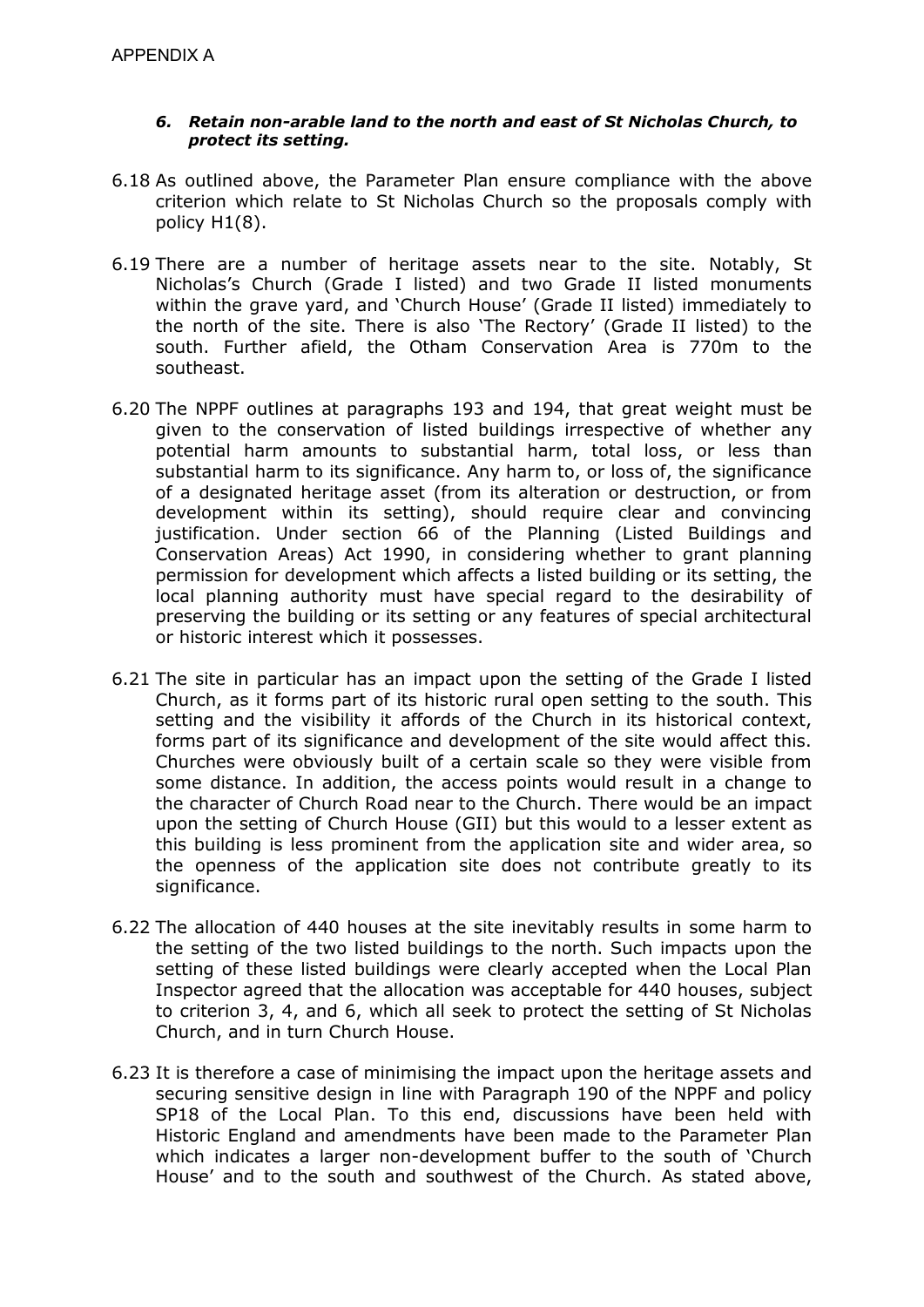views of the Church from Church Road would be maintained, which is one of the key public views of the Church. In addition, a car park for the Church is proposed as a heritage benefit as the Church does not currently benefit from a dedicated car park. Instead cars park along Church Rd. Historic England have advised that these changes reduce the overall level of harm to significance and that a dedicated church car park is a more defined heritage benefit and on this basis, they concluded the harm has been minimised in line with Paragraph 190 of the NPPF and it is for the Council to decide whether the harm has clear and convincing justification and balance any harm against the public benefits. Historic England has no objection to the application on heritage grounds provided that the heritage benefit of a dedicated church car park is secured via a legal agreement or by condition.

- 6.24 I agree that the changes to the Parameter Plan serve to minimise the impact upon the listed buildings to the north and ensure compliance with policy H1(8). I agree with the applicant's conclusion that the harm to the listed buildings is 'less than substantial' because the amended Parameter Plan provides undeveloped areas to the north, west, and south of the listed buildings and maintains clear views of the Church from Church Road. The provision of a church car park will in itself have some harmful impacts upon the setting of listed buildings but it would be low level development and could be screened/softened. It would provide benefits to the Church in that it would assist in its ongoing use, and something which Historic England attaches weight.
- 6.25 The site allocation and therefore outline proposals, I would say inevitably, do not conserve the setting of the listed buildings and so there is some conflict with criterion 1 of policy DM4 of the Local Plan. However, the explanatory text to policy DM4 refers to carrying out a weighting exercise in line with the NPPF.
- 6.26 Whilst having special regard to the preservation of the setting of the Church and Church House, overall, it is considered that the public benefits of providing up to 440 houses including affordable housing to meet housing needs on an allocated housing site, and the associated social and economic benefits, in addition to the provision of a church car park, provide for clear and convincing justification for some harm to the heritage assets, and these benefits outweigh this less than substantial harm to St Nicholas Church and Church House in line with Paragraph 196 of the NPPF. The Parameter Plan would also ensure that the impact upon heritage assets would be minimised to an acceptable degree bearing in mind the site is allocated for housing.
- 6.27 'The Rectory' (GII listed) to the south is some 50m from the edge of the site with a two storey building and vegetation between. There would also be a buffer to the front of the site that would limit development near to this building. For these reasons the development of the site would not cause harm to the setting of this listed building. There would be no harm to the listed monuments within the church yard as the site is generally screened from these and it is considered that their setting is confined to the church yard. I concur with the Council's Conservation Officer that due to the distance from the edge of the Otham Conservation Area (770m), the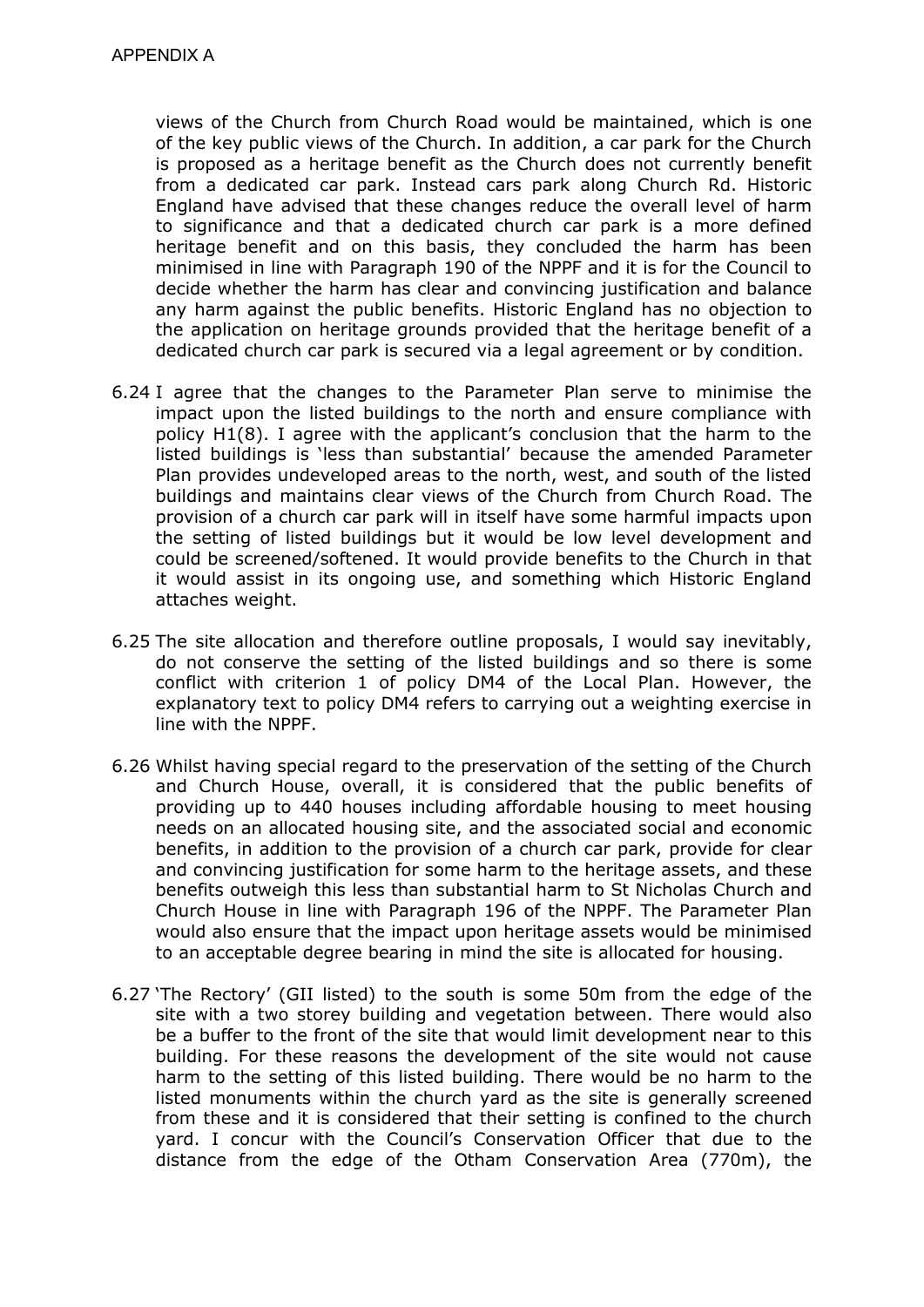development would have a minimal impact upon its setting, and I consider no harm would be caused.

6.28 In relation to archaeology, KCC Heritage advises that on the back of geophysical surveys carried out by applicant, there are no indications of significant archaeology surviving on the site. However, they suggest the area around the church may contain important archaeology (which may be revealed following intrusive field evaluation works) and recommend a condition to this end, which is considered appropriate.

#### Highways Impacts

#### *Wider Network/Strategic Junctions*

6.29 The Local Plan examination process which led to the adoption of the Local Plan in October 2017 involved the Local Plan Inspector considering, in great detail, the highways impacts and mitigation for the southeast Local Plan sites (which includes the application site), including objections/ representations from statutory consultees and third parties. This involved carefully considering proposed junction improvements and bus service improvements (monies towards some of which had already been secured under planning permissions). The Local Plan Inspector in his Final Report concluded,

*"169. The development proposals in the submitted plan already incorporate measures to mitigate the travel impacts. These include highway capacity improvements and improved bus services (including direct links to railway stations). If these measures are further supported by the bus access and bus priority measures, the impacts on congestion need not be severe. Air quality issues are capable of being addressed by these and other measures, including by action at national level.* 

*170. In conclusion the Policy SP3 South East Maidstone Strategic Development Location will generate additional traffic and could contribute to an increase in congestion, particularly at peak hours, even after mitigation in the form of road improvements and other measures to make sustainable travel more attractive and effective. However the concentration of development close to the town does allow alternative and more sustainable means of travel to be made available. That is less likely to be the case were the housing to be located away from the town in another part of the Borough where residents would still need access to employment and services in the town."*

- 6.30 The adopted Local Plan therefore includes strategic highways improvements for the southeast Maidstone sites, and relevant to this application, they are outlined under the site allocation policy (criterion 13-17).
- 6.31 The application site and its potential development of 440 houses was included within the cumulative transport assessments carried out under the planning applications for the strategic southeast housing sites H1(7) - Land North of Bicknor Wood, and H1(10) - Land South of Sutton Road, within the Local Plan. These sites were granted planning permission in early 2018. The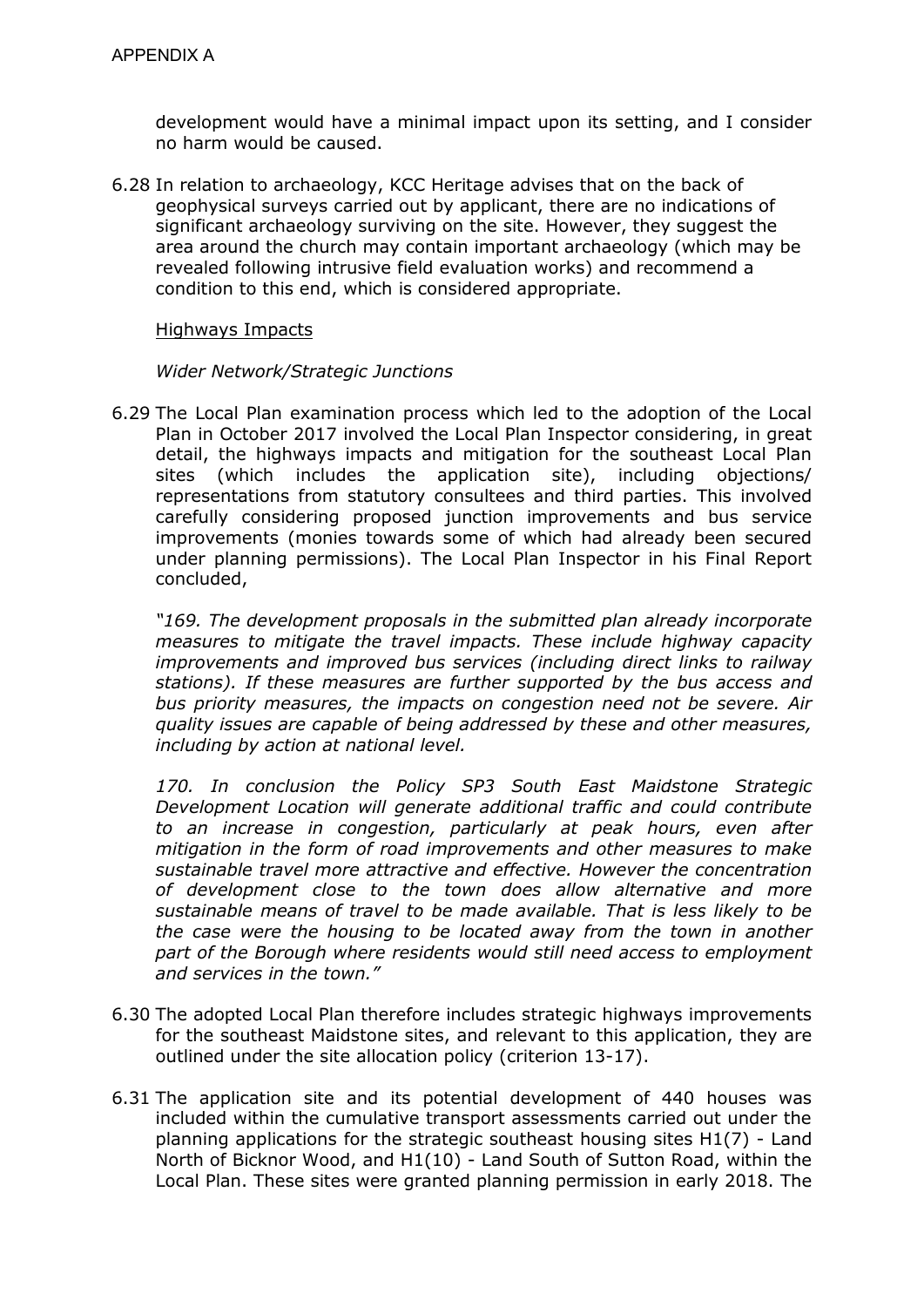transport assessment cumulatively assessed all the southeast housing allocations and also included other commitment development (planning permissions at the time).

- 6.32 Under those applications, the Council accepted that the cumulative impact of development from all the southeast housing allocations could be suitably mitigated with improvements to the capacity of various junctions and improvements to bus services. Being prior to the introduction of CIL, financial contributions were secured under section 106 agreements towards various off-site highways works/improvements which are outlined in the Council's Infrastructure Delivery Plan (IDP), where the total infrastructure costs and funding streams are stated.
- 6.33 Decisions to approve permission at Planning Committee on sites H1(7) and H1(10) with financial contributions towards infrastructure were made prior to the adoption of the Local Plan in September 2017. The Local Plan Inspectors Final Report and adoption of the Local Plan confirmed that the Council's approach to mitigating the transport impact of the southeast development sites is sound.
- 6.34 For the current application, the applicant has provided a Transport Assessment and carried out up to date traffic surveys on local roads and assessments of appropriate local junctions. Whilst the Parish and residents have questioned the accuracy of the traffic surveys, Kent Highways have raised no issues with them. For wider/strategic junctions the applicant's evidence provides the likely additional impact of the development but relies upon the recent cumulative assessment of transport impacts carried for sites H1(7) and H1(10) and the mitigation (which included the application site). These assessments concluded that the cumulative traffic impact upon the local network (including the application site) would not be severe subject improvements to relevant junctions and public transport. The Council has accepted this conclusion and so this is considered to be an appropriate approach and there are no reasonable grounds to now disagree or depart from this approach that has been accepted recently by the Council.
- 6.35 The site allocation policy as criterion (13-17) relating to strategic highways and transportation improvements as follows:
	- *13. Bus prioritisation measures on the A274 Sutton Road from the Willington Street junction to the Wheatsheaf junction, together with bus infrastructure improvements.*
	- *14. Improvements to capacity at the junctions of Willington Street/Wallis Avenue and Sutton Road.*
	- *15. Package of measures to significantly relieve traffic congestion on Sutton Road and Willington Street.*
	- *16. Improvements to capacity at the A229/A274 Wheatsheaf junction.*
	- *17. Improvements to frequency and/or quality of bus services along A274 Sutton Road corridor.*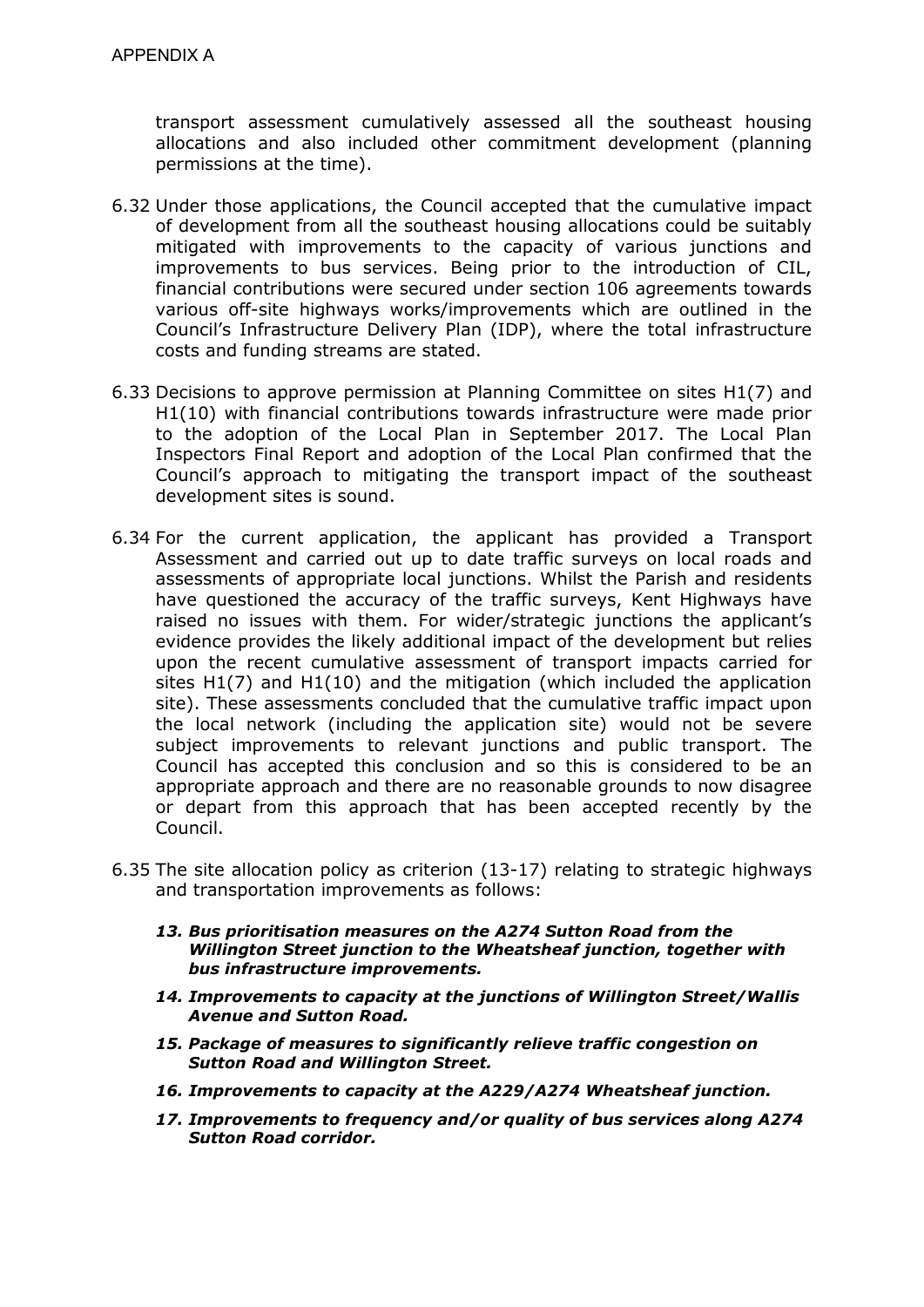- 6.36 The above improvements are based on the cumulative impact of development in southeast Maidstone and so compliance with the above criterion would be via monies towards the improvements. A change in circumstances since the previous decisions is the introduction of the Council's Community Infrastructure Levy (CIL), such that any monies towards strategic highways works required from cumulative transport impacts would be via CIL rather than financial contributions under a section 106 agreement. The applicant will have to pay CIL should planning permission be granted and implemented, and the Council can decide to use monies for the relevant highways improvements. This ensures compliance with the strategic highways requirements under the site policy.
- 6.37 Although none of the above improvements have commenced and clearly a number of the southeast sites are completed and occupied/part-occupied or under construction, the delivery of highway improvements is not the responsibility of the Local Planning Authority (LPA) or the applicant. The LPA can secure improvements via monies, CIL, or planning conditions but it is the responsibility of the Highways Authority to implement highways works. Therefore the LPA cannot withhold planning permission because highways works have not been delivered.
- 6.38 KCC Highways has been consulted on the application and has raised strong objections as it considers the proposals do not conclusively demonstrate that the impact of the development can be fully mitigated and that the strategic junction improvements are not expected to provide sufficient capacity. They consider the residual traffic impact on the network is considered to be severe. They state,

*"KCC Highways has previously raised concerns over the suitability and effectiveness of the piecemeal mitigation measures proposed in the cumulative transport impact assessment (CTIA) in relation to other planning applications for large-scale housing growth in south east Maidstone. These equally apply to this planning application.* 

*By relying on the principle that financial contributions can be made towards the package of junction modifications on the A274, A229 and A20 corridors identified in the CTIA, the TA has not demonstrated that mitigation of impact can be achieved. KCC Highways expectation is that queuing and delay will be worsened by the additional development in the continued absence of effective mitigation. This, in turn, will result in more road users seeking to use alternative routes through the nearby communities of Otham, Downswood, Leeds and Langley. The level of impact is therefore unacceptably severe and KCC Highways strongly object to the development proposals on this basis."*

6.39 Essentially, the Highways Authority does not consider that the junction and public transport improvements outlined in the Local Plan, and to which monies have been secured, are sufficient to mitigate the impact of the development. This is the same position that was taken under the previous planning applications and at the Local Plan Inquiry by the Highways Authority. So this argument has been tested through planning applications and importantly through an Examination in Public. As outlined above, the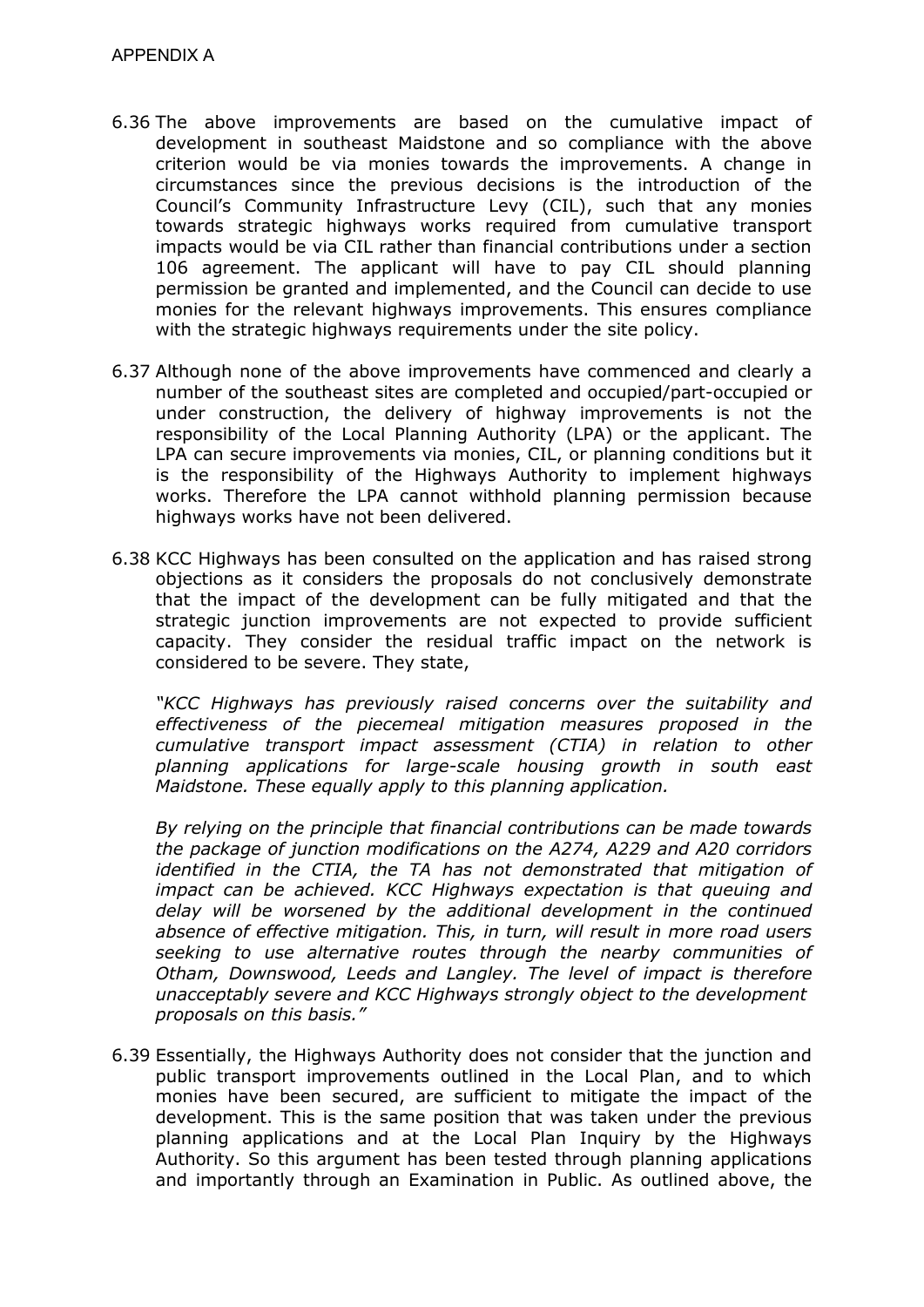mitigation measures are considered sound and are within the adopted Local Plan. On this basis, it is considered that the Highway Authorities objection is not reasonable grounds to refuse planning permission and could not be defended at appeal.

### *Public Transport*

- 6.40 The applicant has confirmed that the scheme will be designed to accommodate buses through appropriate road widths and swept paths should the local bus provider wish to divert into the site. 'Arriva' have confirmed that they do not require any monies to subsidise a diversion once the development is nearing full occupation, and I note existing bus stops are within walking distance on Deringwood Drive and Woolley Road so diversion of the service is not essential. Therefore, it is not necessary to secure any funding for this service, and I consider the development could be designed to accommodate buses, with the decision to divert a commercial decision for the bus operator. As outlined above, the site has/provides good connectivity to local bus stops.
- 6.41 The applicant has provided a Framework Travel Plan for the development which would encourage sustainable travel and its aims are proportionate for this site and its location. This can be secured by condition and a monitoring fee of £5,000 will be secured under a section 106 agreement.

*Church Road to the South of Site* 

- 6.42 KCC Highways have raised an objection based on worsening safety hazards to road users on Church Road to the south of the site. This is based on the road width and also lack of forward visibility in places. They state that a width of 4.8m is sufficient for two cars to pass but not two larger vehicles. The width is below 4.8m for much of its length (between 4.1m and 4.5m) and at 3.9m for a very short section. KCC consider a 5.5m width to be essential referring to the Kent Design Guide. The request for a 5.5m width is based on guidance for major access roads within new developments so in circumstances where you are proposing a new road. This is not to say it is not relevant at all to existing roads but clearly existing roads have potential constraints and it is the local context and conditions that must be taken into account.
- 6.43 The applicant states that Church Road is already a two way road with a low incidence of accidents which is shown in the collected data. KCC acknowledge the road is already well-used and has a relatively good crash record but outline that there will be additional traffic movements from the development. Having driven this road both ways a number of times including in the AM peak, I noted that in a limited number of places cars had to stop to let other cars pass but it was generally a case of slowing down to pass. When larger vehicles are involved, stopping would probably need to be carried out as some representations on the application suggest. The applicant's traffic flows suggest that between 81 and 84 movements would exit and enter the site from Church Road to the south in the AM and PM peaks. This would be on average just over one additional movement a minute over the peak hour. This is not considered to represent a significant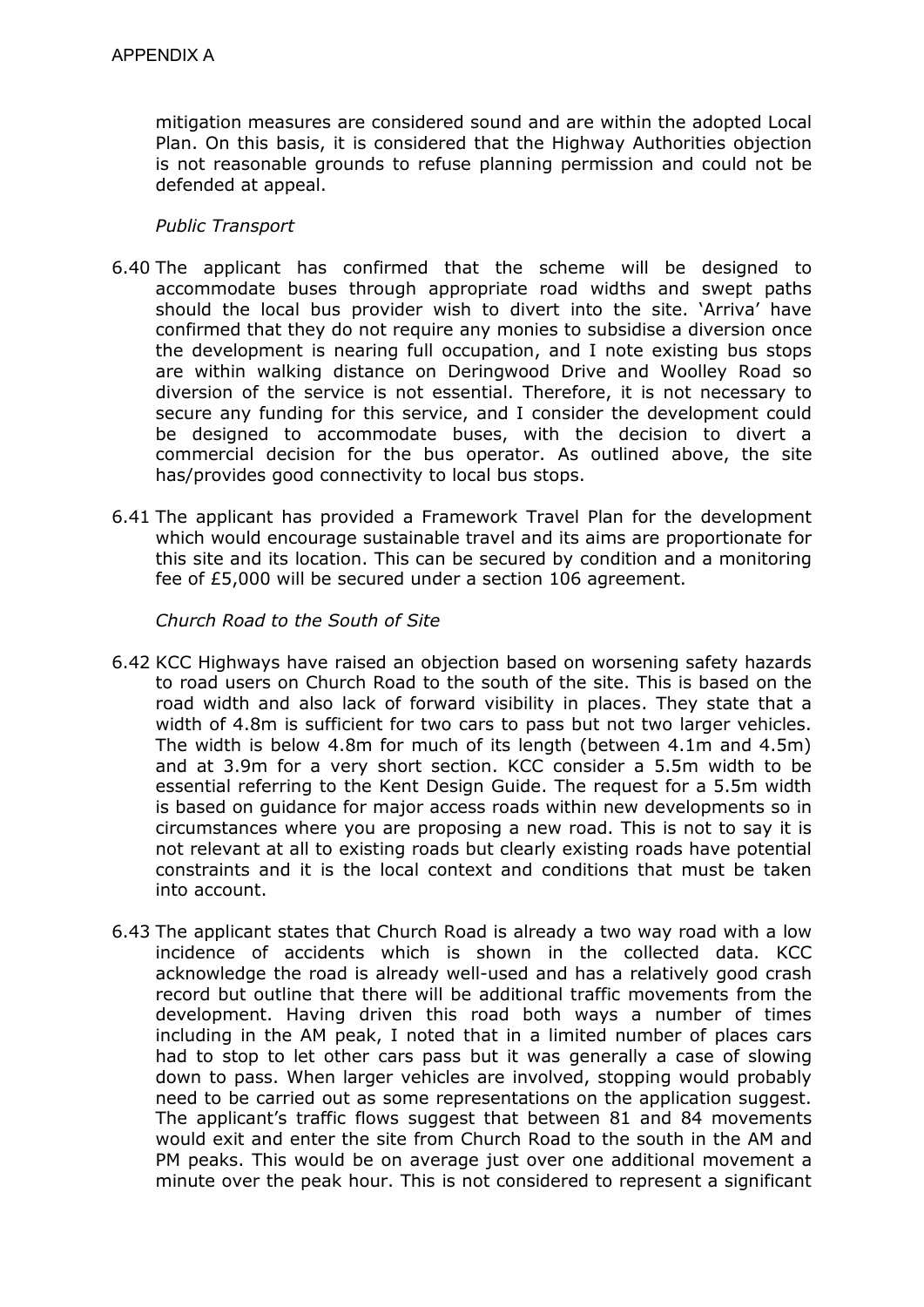increase in movements on Church Road and on this basis it is not considered that the development would have an unacceptable or severe impact on highway safety beyond the current situation, or that warrants objection on the basis of road width or visibility in accordance with policy DM21. I also note that policy H1(8) under criterion 12 only requires road widening outside site H1(6) further south on Church Road (which will be carried out in connection with permission on that site).

- 6.44 It is also important to note that the applicant has investigated widening along Church Road where they do own some land on either side. To carry out widening would result in the removal of trees and hedging on both sides of the road of which a large section (325m) is Ancient Woodland. There is also a large section of third party land (460m) on the east side. So notwithstanding the conclusion above, the environmental impact this would have through loss of Ancient Woodland and visual harm to the character of Church Road is considered to outweigh any benefits of road widening.
- 6.45 The applicant is proposing some measures to improve Church Road including extending the 30mph speed limit by approximately 500m south of its current location by the Church, and also by introducing build-outs with a give way feature on a bend just to the south of the site where there is limited visibility. A safety audit submitted by the applicant, and KCC Highways has confirmed that this is acceptable and KCC state that this measure supports the extension of the 30mph speed limit. These works, which aid in highway safety where visibility is more limited, can be secured by condition. KCC Highways have sought clarification on swept paths which the applicant is responding to, and an update will be reported to Planning Committee via an urgent update report.

### *Local Junctions*

- 6.46 The applicant has assessed the impact upon the junction of Church Road/Deringwood Drive, Deringwood Drive/Willington Street, and Spot Lane/A20.
- 6.47 Improvements to Church Rd/Deringwood Drive are proposed essentially widening both roads near the junction and replacing some of the parking bays, which has been deemed sufficient to accommodate the development traffic by KCC. This would result in the loss of some grassed verge and most likely 2/3 trees but this would not be unduly harmful to the local area and is necessary to accommodate the allocated site.
- 6.48 For the Deringwood Drive/Willington Street junction, the applicant's evidence suggests this junction will be beyond its design capacity imminently when taking into account general traffic growth and traffic from developments within the Local Plan/with planning permission. The issue is the difficulty in traffic leaving Deringwood Drive and so the queuing on this arm, rather than along Willington Street. It is of note that no issues for this junction have been identified, or any mitigation required by KCC Highways for any other developments to date, despite them impacting on this junction.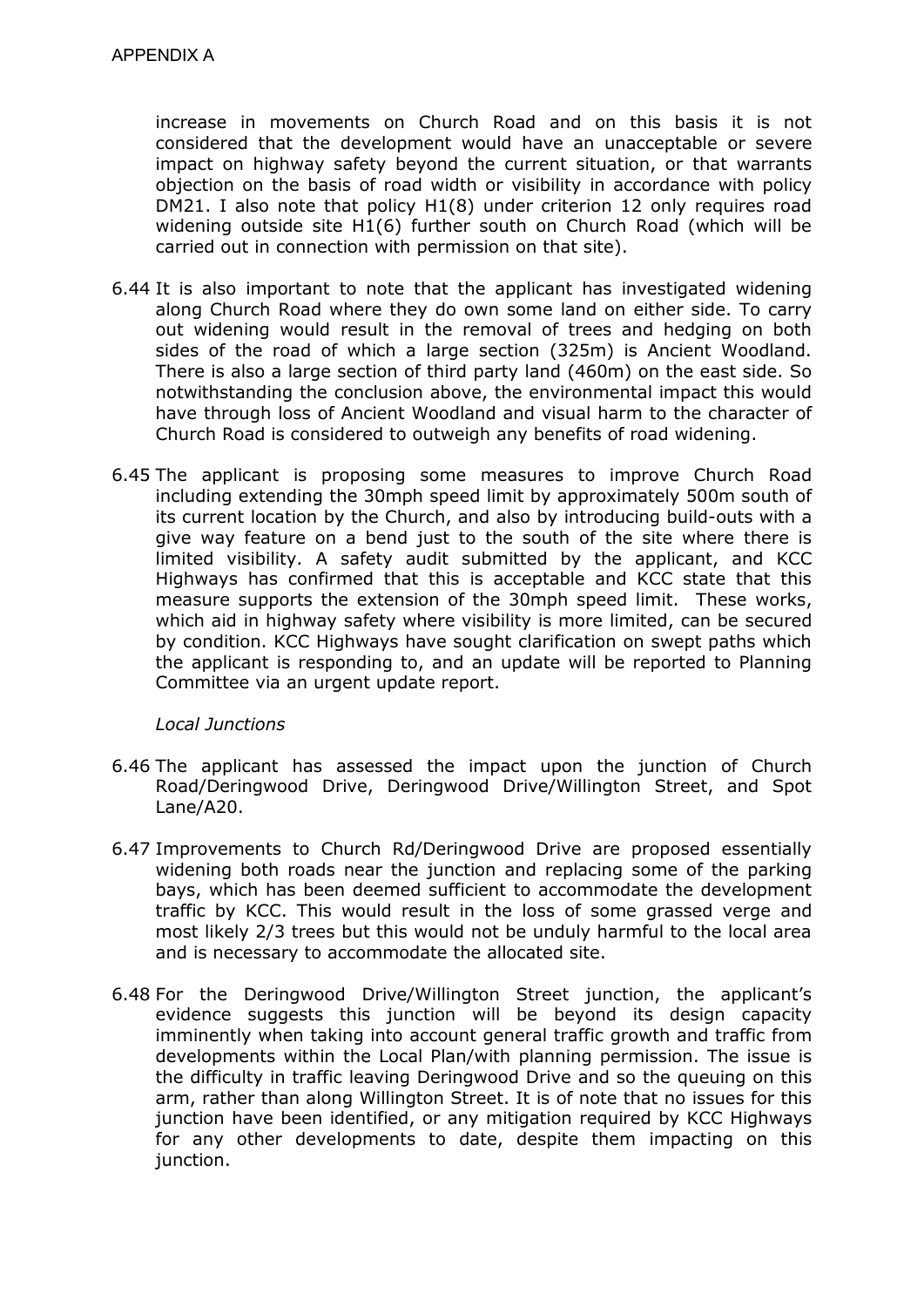- 6.49 The applicant is proposing signalisation of the junction that would better manage traffic, provide safer opportunities for Deringwood Drive and development traffic to exit, and improve pedestrian crossing facilities. Whilst this would not bring the Deringwood Drive arm within design capacity but it must be noted that the junction in its current form will reach its capacity soon with the level of development already approved (without this development). On this basis it is considered to be a proportionate response to mitigate the traffic impact of this application and one that brings other benefits. However, KCC Highways have assessed the proposals and consider that this would introduce a new delay on Willington Street so any mitigation for Deringwood Drive would effectively be counteracted by the introduction of queuing and delays on Willington Street. They also consider there are outstanding safety issues to resolve with the design. On this basis they consider that there are both capacity and safety issues outstanding.
- 6.50 It is therefore recommended that delegated powers are given to officers to resolve this matter through an amended improvement scheme that is agreed with KCC Highways. If this cannot be agreed or KCC do not remove their objection specifically to the impacts at this junction, the application will be reported back to Planning Committee with a recommendation on this matter.
- 6.51 For the Spot Lane/A20 junction, the Spot Lane arm would be just over design capacity with general traffic growth, traffic from developments within the Local Plan/with planning permission, and the application traffic. This would mean an increase in queuing on Spot Lane but it is considered that the impact is not severe or dangerous, and does not warrant mitigation or objection in line with policy DM21.

### *M20 Junction 7*

- 6.52 As background, under the recent applications at sites H1(7) and H1(10), financial contributions to cover the total costs of upgrade works to Junction 7 of the M20 (including scheme design and contract costs) were decided to be apportioned between those two sites and the application site H1(8) (3 sites in total). This totalled £4.66m and the applicant (Bellway Homes), along with completing a legal agreement for financial contributions for site H1(7), also completed a legal agreement for monies in connection with H1(8). Therefore a proportionate financial contribution towards Junction 7 has already been secured for this site by the applicant. These legal agreements and the triggers for payment were agreed with KCC (who would provide the works) and on this basis Highways England previously raised no objections.
- 6.53 Highways England now does not raise any objections to the application but this is subject to a condition that there is no occupation beyond 230 dwellings until improvements to the M20 Junction 7 have been completed. This is primarily based on mitigation for development within the wider Local Plan, rather than this specific development.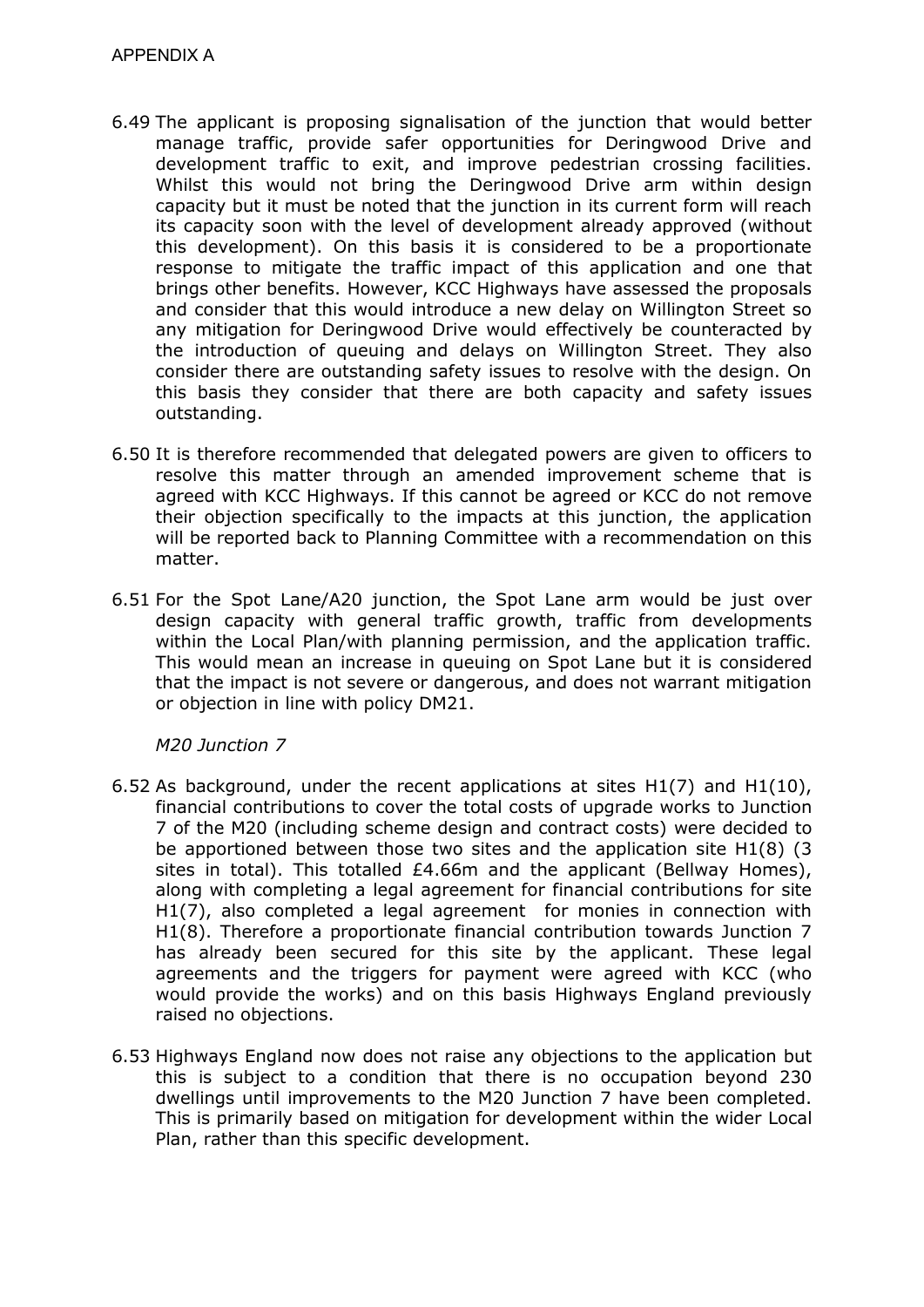- 6.54 Such a condition is not considered to be reasonable and therefore does not pass the NPPF tests for conditions, on the basis that the applicant has no control as to when the funding for these works will be provided and/or the works are carried out (which is the responsibility of the Highways Authority), particularly bearing in mind they are being funded by three separate developments, one of which hasn't commenced (site H1(10)). In addition, 230 occupations of this specific development do not necessitate the entire upgrade works being carried out to Junction 7, and this precise trigger has not been justified. Highways England instead states that it needs to retain an element of control over the development pipeline (of the Local Plan) in the interests of highway safety and operational effectiveness, which is not specific to this planning application. Indeed, predicated traffic for 220 occupations (50% of the development) are 20 additional movements in the AM and PM peaks, a level which does not justify upgrading of the whole junction. Such restrictions on occupation were also not required and placed upon the other planning permissions so this would not be a consistent approach by the LPA. The other permissions simply required payment at set trigger points.
- 6.55 For these reasons it is considered that the requested condition does not pass the NPPF tests for conditions and should not be attached. The applicant has signed a legal agreement to pay a proportionate amount to the upgrade works to Junction 7, which is considered appropriate. In the absence of this condition, Highways England object to the application and so any decision to approve the application will need to be referred to the Secretary of State in line with the Town and Country Planning (Development Affecting Trunk Roads) Direction 2018.

## Off-Site Infrastructure

6.56 Policy H1(8) states:

#### *11. Contributions will be provided towards the expansion of an existing primary school within south east Maidstone to mitigate the impact of the development on primary school infrastructure.*

- 6.57 The adopted CIL is charged on new floor space to help deliver infrastructure to support development. The scale of development proposed here is not such that it generates the need for a new standalone school or doctor's surgery, or specific on-site infrastructure but will obviously place an additional demand on such services. On this basis, CIL monies could be used towards such services to mitigate the impact of the development which is in accordance with policy DM20.
- 6.58 An exception is made under the Council's Regulation 123 CIL list (list of infrastructure types and/or projects which the Council intends will be, or may be, wholly or partly funded through the CIL), for education. The Reg. 123 List specifically allows for section 106 monies to be collected towards "expansion of an existing school within southeast Maidstone to accommodate site H1(8)" as identified in the Infrastructure Delivery Plan. This is identified as the 'Greenfields Community Primary School' and KCC have requested £3,324.00 per applicable house and £831.00 per applicable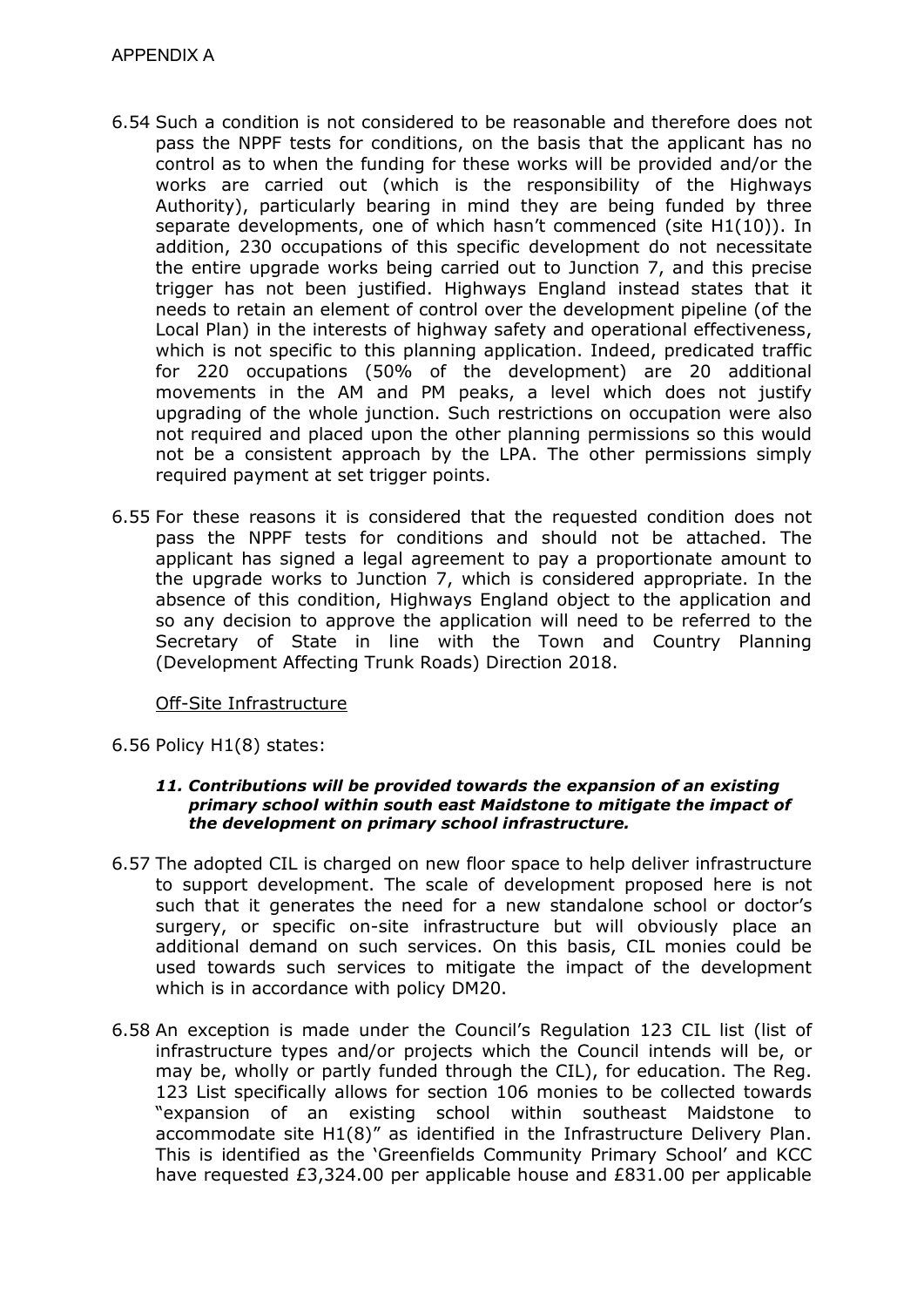flat towards the expansion of school to mitigate the impact of the development. This contribution would go towards planned expansion of the school to provide 4 additional classrooms and has been justified by KCC, and as it is specifically identified under the Reg.123 list, it is considered necessary, directly related to the development, and reasonable and in this specific case appropriate to be collected via a section 106 agreement which is being progressed and nearing completion. This is in accordance with criterion 12 of policy H1(8).

### Other Matters

## *Affordable Housing*

6.59 Affordable Housing is proposed at 30% with the tenure split 70% affordable rent and 30% shared ownership. This overall amount (30%) is in accordance with policy SP21 as is the tenure split and this will be secured under the legal agreement. A monitoring fee for the s106 will also be secured.

*Air Quality* 

6.60 Policy H1(8) requires:

#### *9. Appropriate air quality mitigation measures to be agreed with the council will be implemented as part of the development.*

6.61 An air quality assessment has been submitted which concludes that small increases in NO2 concentrations are expected as a result of the proposed development and overall, these increases are expected to have a negligible impact on air quality and not cause any exceedances of the relevant Air Quality Standards. The site is located outside any Air Quality Management Areas and it concludes that new residents would not be subjected to poor air quality. The Environmental Health section has reviewed the assessment and raises no objections. In line with the Council's Air Quality Planning Guidance, an emissions mitigation calculation has been used to quantify potential emissions from the development and provides a suggested mitigation value for proportionate mitigations to be integrated into the development. A number of potential mitigation measures are outlined and the specific measures can be secured by condition which can include measures such as EV charging points for houses with off-street parking as this is a requirement under policy DM23 of the Local Plan.

### *Drainage*

6.62 The Environment Agency's flood risk from surface water map shows a narrow overland flow path running from north to south through the centre of the site. The applicant has assessed this and confirms that some surface water flooding could occur along this natural flow path in extreme rainfall events. The report goes on to state that this flow path could be realigned to fit in with the layout of housing so it runs through areas of open space and is not affected by the development or displaced off-site. This is a detailed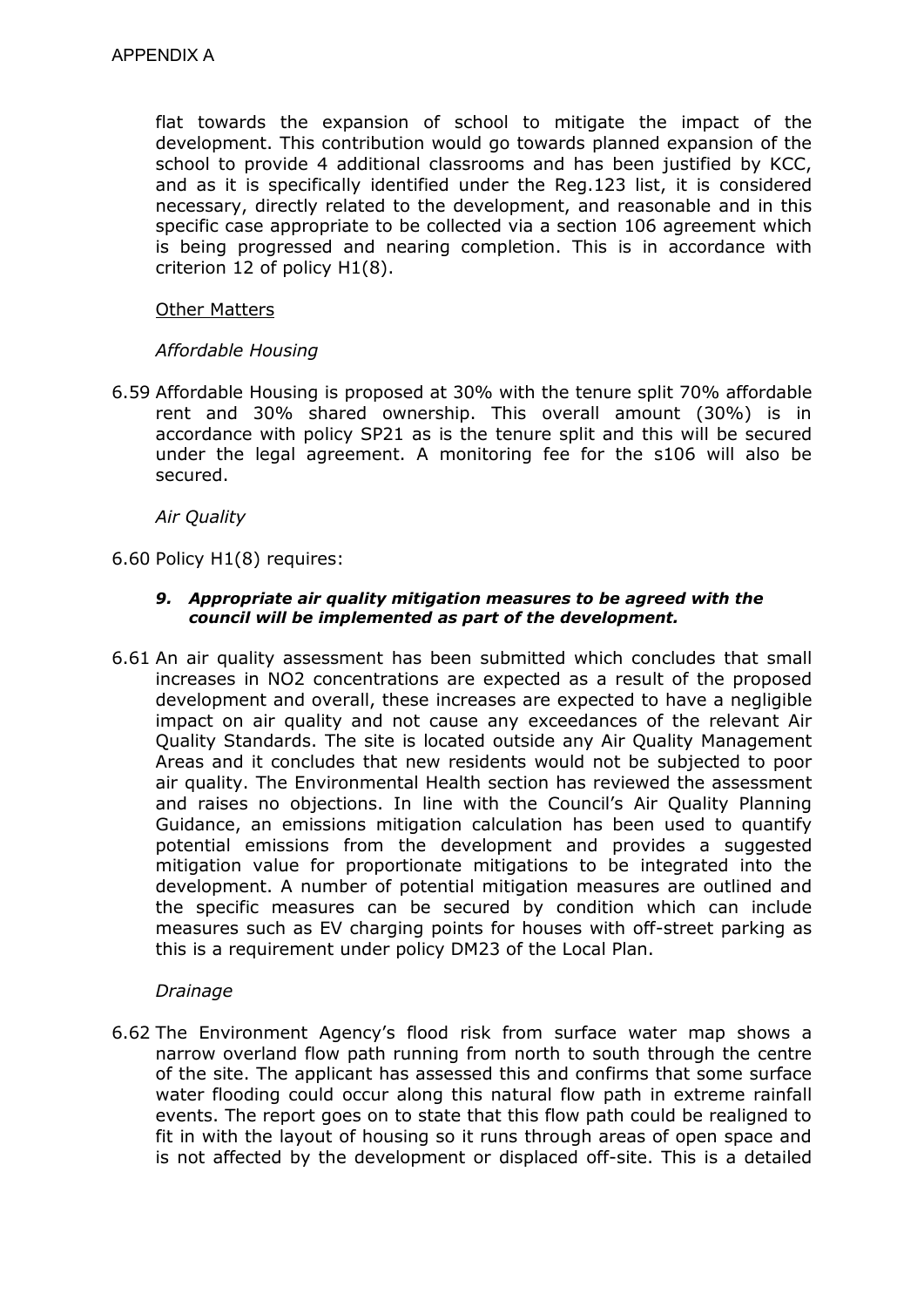matter that would be dealt with at reserved matters stage but it shows that this is not a constraint to development of the site in principle.

- 6.63 For surface water from the development, it is proposed at this stage that there would be a series of swales that would drain to deep bore soakaways at a level to avoid any potential issues with flooding of fissures/gulls. Again this would be dealt with at the detailed stage but KCC LLFA have confirmed that this could be feasible but it will be necessary to develop a detailed drainage scheme to confirm the scheme can be satisfactorily accommodated within the final development layout and recommend conditions to secure this.
- 6.64 Southern Water has confirmed there is sufficient capacity on the local network for foul drainage ensures compliance with criterion 15 of policy  $H1(8)$ .

*Ecology* 

- 6.65 The site is mainly an arable field with grassland and scrub around its margins and hedging along the Church Road frontage and edges. Features of ecological importance within the site include hedgerows and an area of semi-improved grassland in the north-east corner, which are all on the outside edges of the site. In terms of protected species, a low population of breeding slow worms has been recorded and there is suitable habitat for foraging and roosting bats, badgers, hedgehogs and breeding birds which is around the edges of the site. Apart from where required for access, the hedges can remain and the Parameter Plan shows that the habitats on the outskirts of the site would largely not be developed and this plan will be conditioned. Various mitigation measures are proposed to protect habitat and species and create/enhance habitat, which can be secured by condition. KCC Ecology are satisfied that that appropriate mitigation has been recommended to minimise or avoid impacts on these habitats and species and recommend conditions to secure the mitigation measures, a site wide management plan, and bat sensitive lighting. The development would therefore be in accordance with policy DM3 of the Local Plan.
- 6.66 There is an area of ancient woodland that adjoins the site at its south end. It is proposed that a 15m buffer to this woodland would be provided which can also be secured by condition.
- 6.67 Enhancements are proposed in the form of new native planting, wildflower grassland, permeability for hedgehogs, bat and bird boxes, and habitat piles. This is considered a proportionate response based on the low ecological value of the site and will provide an appropriate biodiversity net gain for this development in line with the NPPG.

### *Residential Amenity*

6.68 The layout of housing is not being determined at this stage but clearly there is room to ensure that houses are sited a suitable distance from neighbouring properties to ensure there is no unacceptable impact upon privacy, light, or outlook. The Parameter Plan shows building free/buffers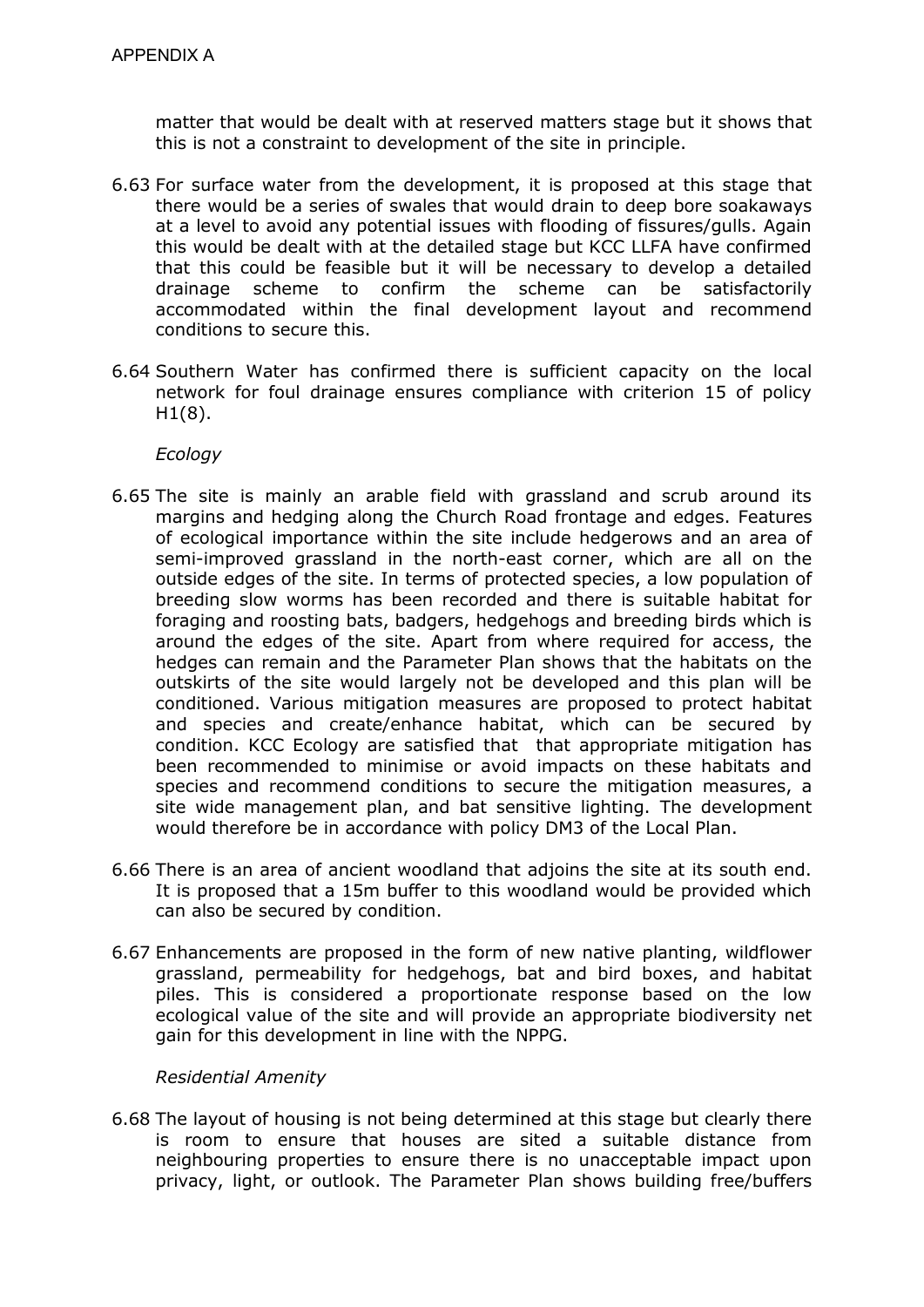around the edges of the site to comply with the site policy, which are shown in the region of 10m which would also ensure amenity is protected. Any noise and disturbance from the normal occupation of a housing development is not objectionable.

### *Environmental Impact Assessment*

6.69 The applicant submitted a separate Screening Opinion for the development just before the application was submitted to ask whether the LPA considered an EIA was required. It was concluded that the development would not be likely to have significant effects upon the environment sufficient to warrant an EIA. A request to the Secretary of State (SoS) was also made by a third party to seek his opinion, and the SoS also concluded the development was not 'EIA development'.

### *Representations*

- 6.70 Matters raised but not considered above relate to land stability, construction matters, house prices, land ownership, and uploading of documents to the website.
- 6.71 Representations refer to the underlying geology of the area/land stability and potential damage to neighbouring properties with regard to the built development, and flooding from the surface water drainage scheme. The precise location of any built development would be decided at the reserved matters stage and could be sited to ensure there are no land stability issues to neighbouring land/or this could be demonstrated, if necessary. In terms of the surface water drainage scheme, the fine details of this are required by condition.
- 6.72 Matters relating to construction refer to noise, disturbance, and dust which are all matters that would be dealt with under environmental protection legislation and are not planning matters. The impact upon house prices is not a planning consideration. The red outline application site has been amended so it excludes any land not in control of the applicant. Additional/amended information provided by the applicant was uploaded to the website at the same time, with a formal 21 day re-consultation carried out on all the information. This is standard practice and carried out to avoid numerous re-consultations on single documents each time to 300+ residents in this case.

## **7.0 CONCLUSION**

- 7.01 In accordance with Section 38(6) of the Planning and Compulsory Purchase Act 2004, planning applications must be determined in accordance with the Development Plan unless materials considerations indicate otherwise.
- 7.02 The site is allocated for 440 houses within the Local Plan under policy H1(8) subject to a number of criterion. The outline application proposes up to 440 houses and for the reasons outlined in the report above, the proposals comply with all policy criterion subject to the legal agreement and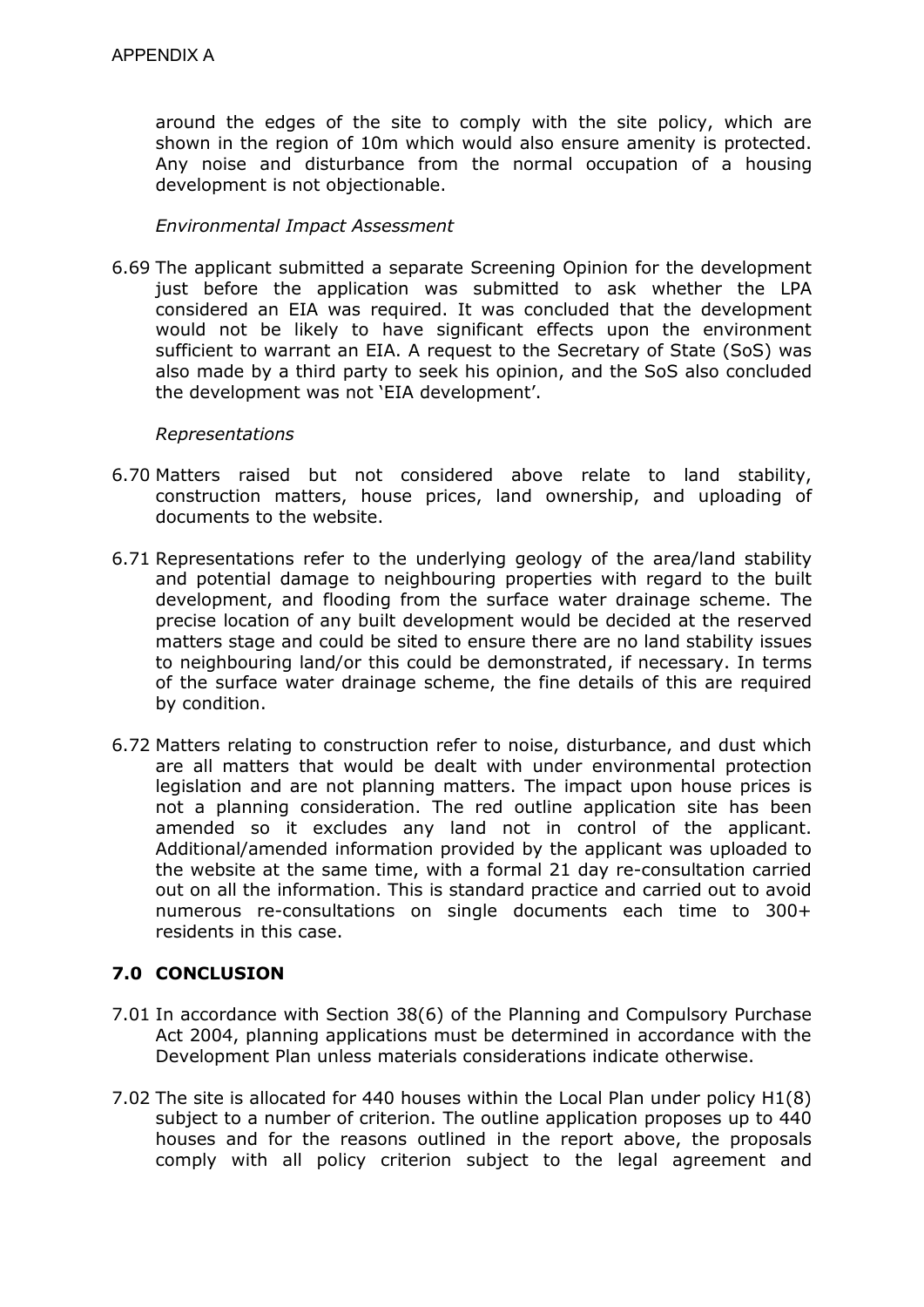conditions. The application also complies with all other relevant Development Plan policies.

- 7.03 The allocation of the site for housing would inevitably have an impact upon the setting of listed buildings to the north but this would be minimised in line with the Parameter Plan and the impact would be 'less than substantial'. The public benefits of providing housing, including affordable housing on an allocated housing site, and the associated the social and economic benefits, and a church car park, outweigh this less than substantial harm.
- 7.04 Kent Highways are raising objections on the basis of an unacceptably severe traffic impact on the highway network and worsening safety hazards on Church Road. For the reasons outlined in the report the Local Planning Authority does not agree the impact is severe, and the objections are not considered to be reasonable grounds to refuse planning permission.
- 7.05 KCC have raised capacity and safety concerns regarding the proposed signalisation of the Willington Street/Deringwood Drive junction so it is recommended that delegated powers are given to officers to resolve this matter through an amended improvement scheme that is agreed with KCC Highways. If this cannot be agreed or KCC do not remove their objection specifically to the impacts at this junction, the application will be reported back to Planning Committee for a decision on this matter.
- 7.06 Highways England is raising no objections subject to a condition that limits 230 house occupations until works to the M20 Junction 7 have been carried out in full. The applicant has signed a legal agreement to pay a proportionate amount to the upgrade works to Junction 7, which is considered appropriate and such a condition does not pass the required tests for planning conditions and is unreasonable for the reasons outlined above.
- 7.07 All representations received on the application have been fully considered in reaching this recommendation.
- 7.08 It is concluded that the development is acceptable and complies with policy H1(8) and all other relevant policies of the Development Plan. There are no overriding material considerations to warrant a decision other than in accordance with the Development Plan, and so permission is recommended subject to the legal agreement and conditions, and resolution of the matters as set out below.

## **8.0 RECOMMENDATION**

Subject to:

- The conditions set out below, and the prior completion of a legal agreement to secure the heads of terms set out below;
- The agreement of any improvements to the Willington Street/Deringwood Drive junction with KCC Highways or removal of their objection specifically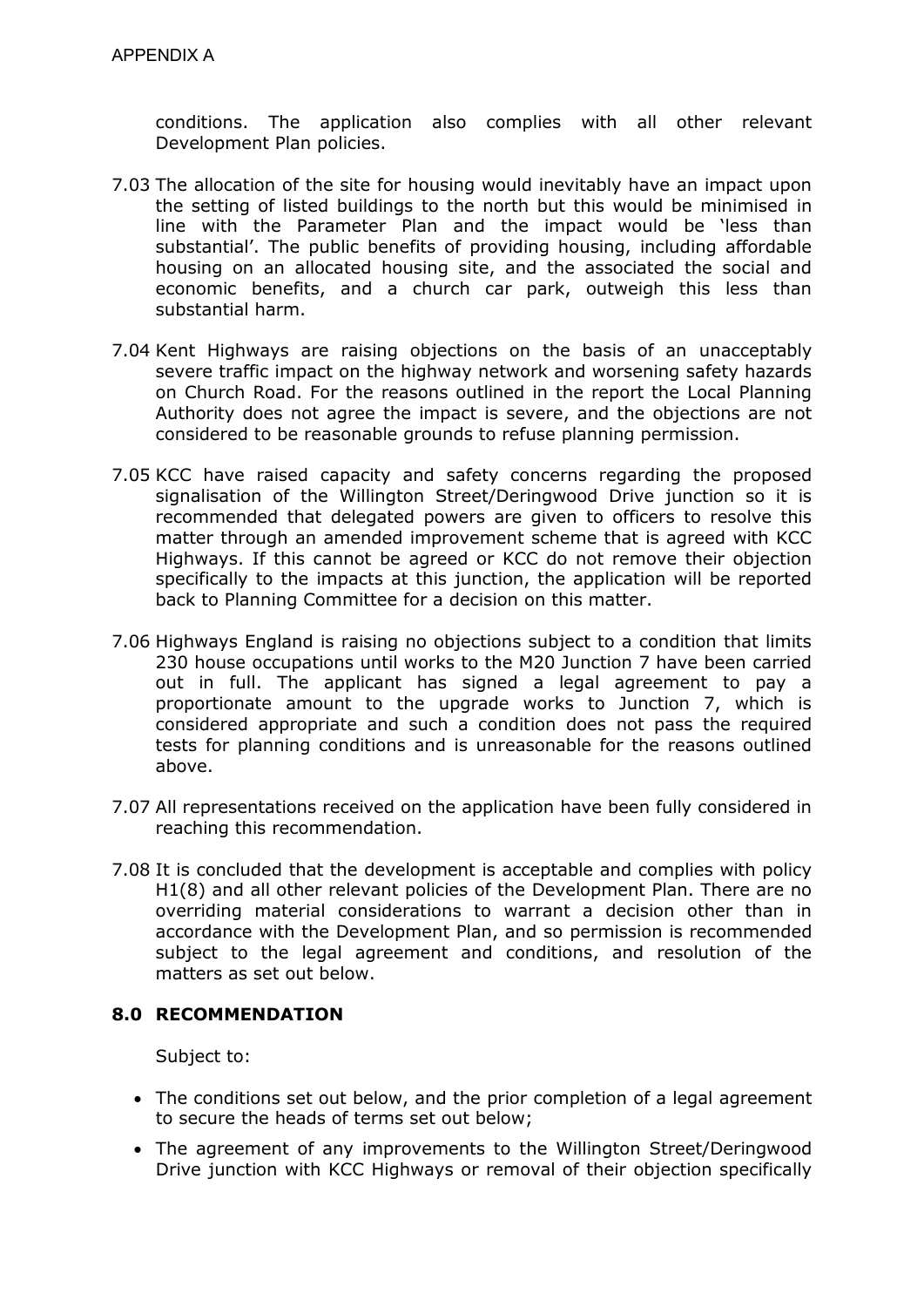to impacts at this junction (with any relevant amendment of condition 15); and

• Referral of the decision to the Secretary of State

the Head of Planning and Development **BE DELEGATED POWERS TO GRANT PLANNING PERMISSION** (and to be able to settle or amend any necessary Heads of Terms and planning conditions in line with the matters set out in the recommendation and as resolved by the Planning Committee).

#### Heads of Terms

- 1. £3324.00 per applicable house and £831.00 per applicable flat towards the expansion of Greenfields Community Primary School.
- 2. 30% affordable housing provision (made up of 70% affordable rent and 30% shared ownership).
- 3. £5,000 Travel Plan monitoring fee.
- 4. £1,500 Section 106 monitoring fee.

#### Conditions:

#### *Time Limit*

- 1. No phase of the development hereby approved shall commence until approval of the following reserved matters has been obtained in writing from the local planning authority for that phase:
	- a) Scale b) Layout c) Appearance d) Landscaping

Application for approval of the reserved matters shall be made to the local planning authority before the expiration of three years from the date of this permission.

The development hereby permitted shall be begun either before the expiration of three years from the date of this permission, or before the expiration of two years from the date of approval of the last of the reserved matters to be approved, whichever is the later;

Reason: No such details have been submitted and in accordance with the provisions of Section 92 of the Town and Country Planning Act 1990.

#### *Access*

2. The access points hereby permitted shall be carried out in accordance with drawing no. 06 RevF (Proposed Access Arrangement) and the visibility splays kept free of obstruction above a height of 1 metre.

Reason: In the interests of highway safety.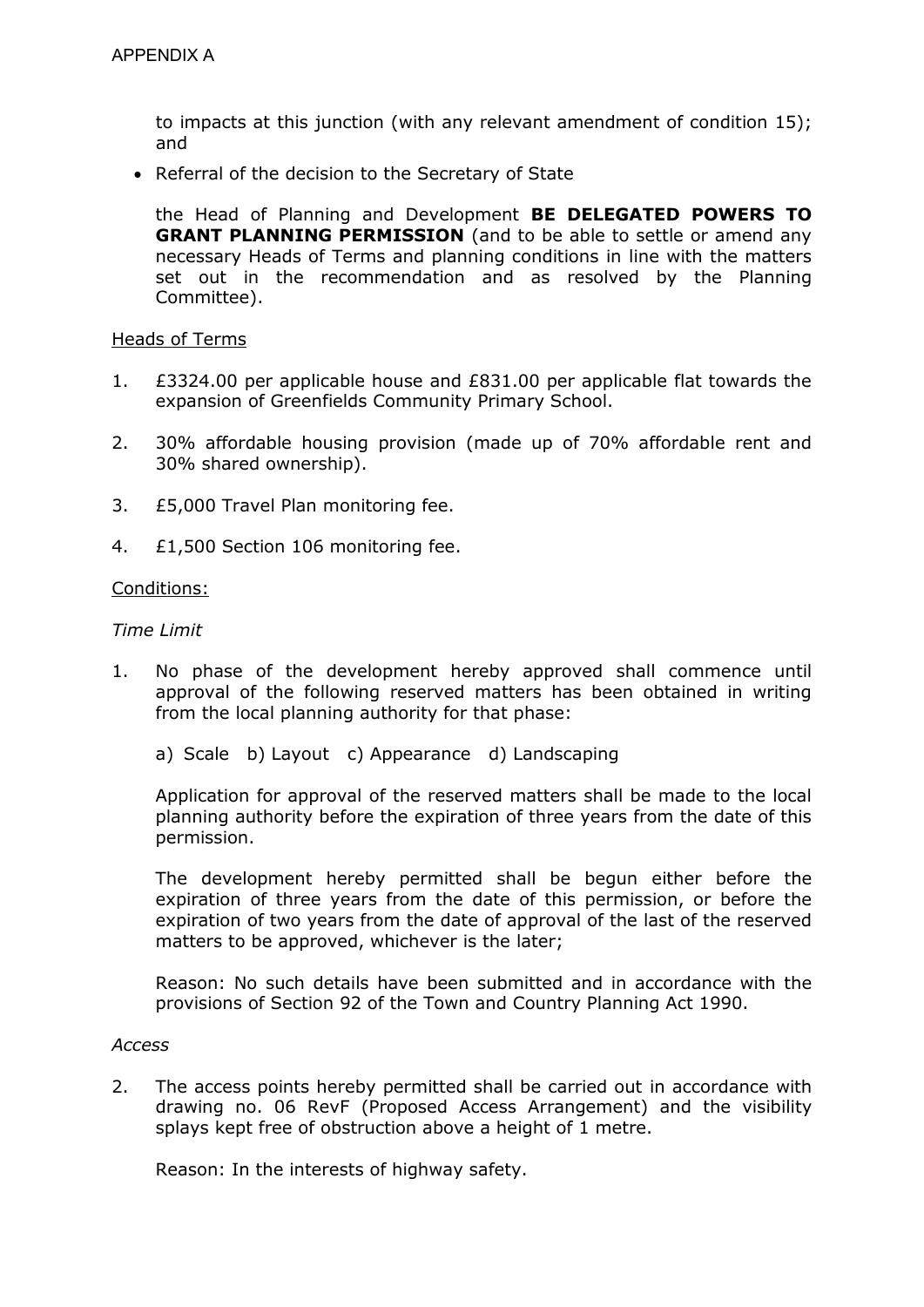### *Parameters*

3. The layout details submitted pursuant to condition 1 shall follow the principles of the development areas and buffers/landscape areas as shown on the approved Parameter Plan (Drawing No. 16206/C03HG).

Reason: To ensure the development accords with the site allocation policy, limits impacts upon heritage assets, protects and enhances biodiversity, and provides a high quality design.

4. The layout details submitted pursuant to condition 1 shall provide at least a 15m development free buffer to the Ancient Woodland in the southern part of the site.

Reason: To protected the Ancient Woodland in the interests of biodiversity.

5. The layout details submitted pursuant to condition 1 shall provide at least 2.88 hectares of on-site public open space.

Reason: To comply with the site policy and provide a high quality development.

- 6. The layout and access details submitted pursuant to condition 1 shall provide the following:
	- A pedestrian and cycle link from Church Road to the development area via the open space to the north of St Nicholas Church and Church House.
	- A pedestrian and cycle link to and across the area of Council owned land to the south of the site providing a link to Woolley Road.

Reason: To ensure appropriate connectivity in the interests of sustainability and highway safety.

- 7. The landscape details submitted pursuant to condition 1 shall provide the following:
	- Native planting within the buffers areas as shown on the Parameter Plan.
	- Strengthening and replacement native hedge planting along the site frontage with Church Road.

Reason: To ensure the development accords with the site allocation policy and to provide an appropriate setting.

## *Pre-Commencement*

8. No development shall take place until a detailed sustainable surface water drainage scheme for the site has been submitted to (and approved in writing by) the local planning authority. The detailed drainage scheme shall be based upon the principles within the Flood Risk and Sustainable Drainage Assessment (Herrington, March 2019) and shall demonstrate that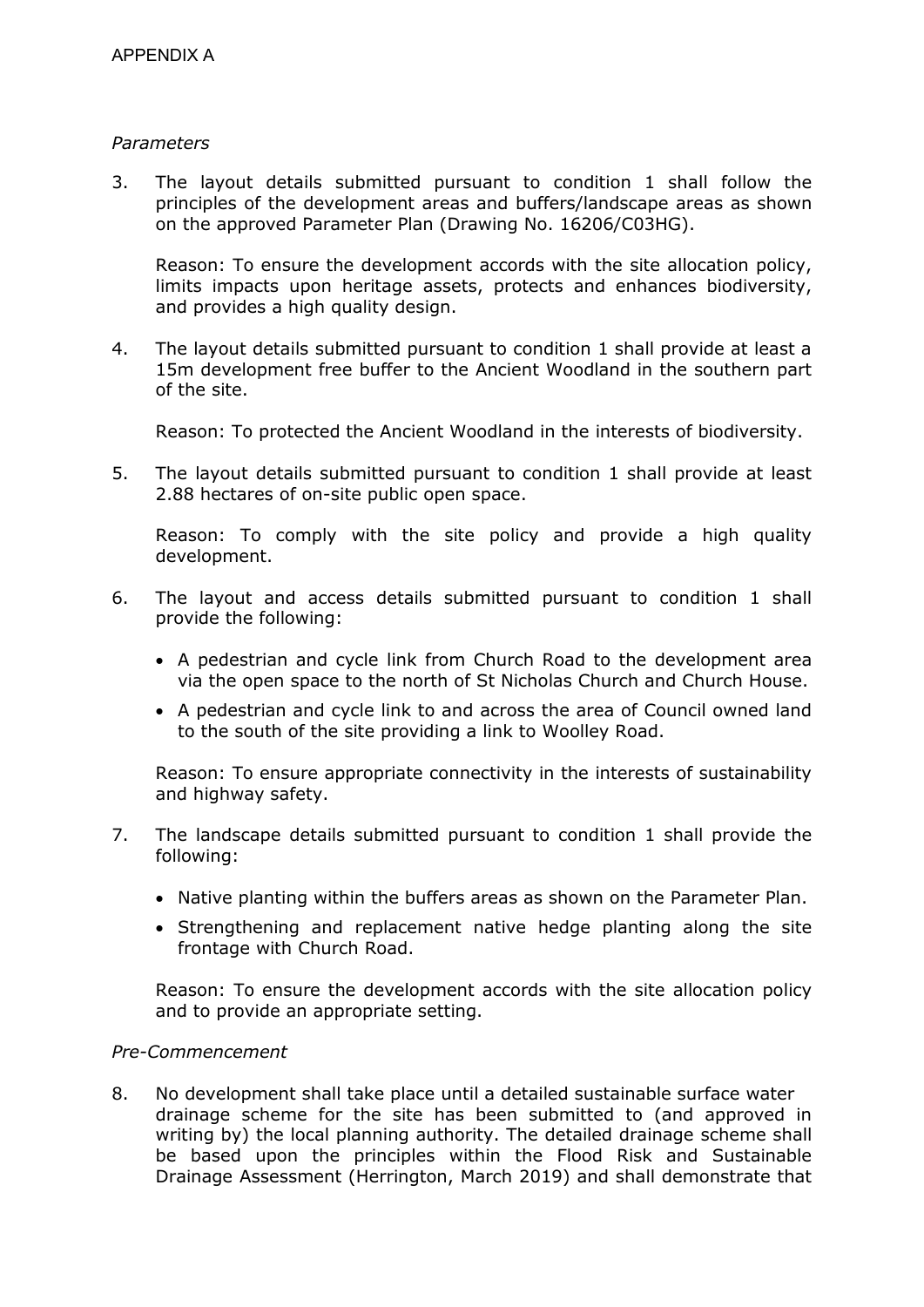the surface water generated by this development (for all rainfall durations and intensities up to and including the climate change adjusted critical 100 year storm) can be accommodated and disposed of without increase to flood risk on or off-site.

The drainage scheme shall also demonstrate (with reference to published guidance):

- That silt and pollutants resulting from the site use can be adequately managed to ensure there is no pollution risk to receiving waters.
- Appropriate operational, maintenance and access requirements for each drainage feature or SuDS component are adequately considered, including any proposed arrangements for future adoption by any public body or statutory undertaker.

The drainage scheme shall be implemented in accordance with the approved details.

Reason: To ensure the development is served by satisfactory arrangements for the disposal of surface water and to ensure that the development does not exacerbate the risk of on/off site flooding. These details and accompanying calculations are required prior to the commencement of the development as they form an intrinsic part of the proposal, the approval of which cannot be disaggregated from the carrying out of the rest of the development.

- 9. No development shall take place until the mitigation measures detailed within chapter 6 of the Ecological Appraisal (Aspect Ecology; March 2019) have been implemented as detailed. If works have not commenced by March 2020 an updated ecological mitigation strategy shall be submitted to the local planning authority for written approval. It must include the following information:
	- a) Updated ecological appraisal
	- b) Results of recommended specific species surveys
	- c) Over view of the ecological mitigation required
	- d) Detailed methodology to implement the mitigation
	- e) Timing of the proposed works
	- f) Details of who will be carrying out the works.
	- g) Maps clearly showing the mitigation areas.

The mitigation must be implemented as detailed within the approved document.

Reason: In the interest of biodiversity protection and enhancement.

10. No development shall take place until the following components of a scheme to deal with the risks associated with contamination of the site shall have been submitted to and approved, in writing, by the local planning authority: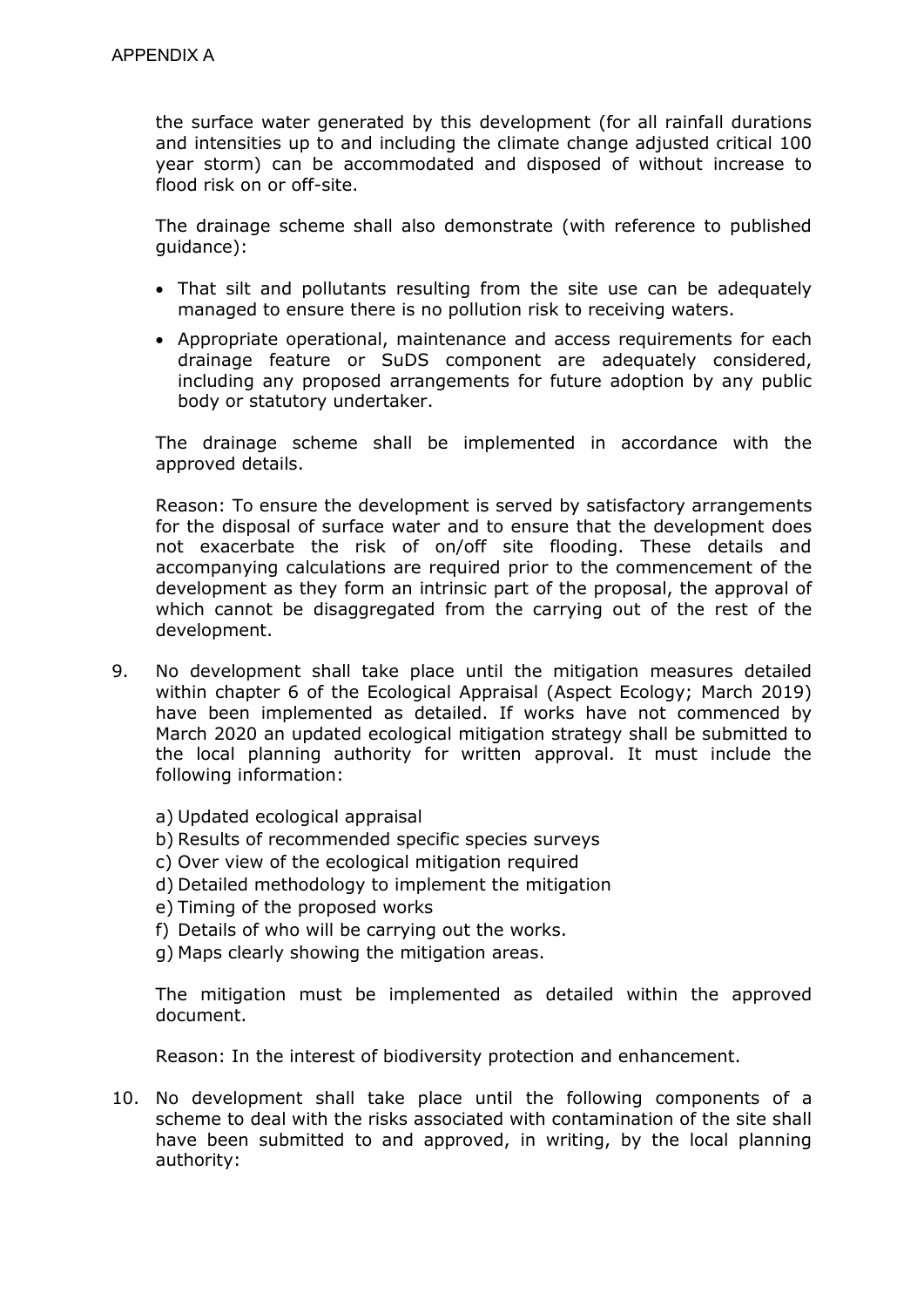1) A preliminary risk assessment which has identified:

- all previous uses

- potential contaminants associated with those uses

- a conceptual model of the site indicating sources, pathways and receptors

- potentially unacceptable risks arising from contamination at the site.

2) A site investigation, based on (1) to provide information for a detailed assessment of the risk to all receptors that may be affected, including those off site.

3) A remediation method statement (RMS) based on the site investigation results and the detailed risk assessment (2). This should give full details of the remediation measures required and how they are to be undertaken. The RMS should also include a verification plan to detail the data that will be collected in order to demonstrate that the works set out in the RMS are complete and identifying any requirements for longer-term monitoring of pollutant linkages, maintenance and arrangements for contingency action.

4) A Closure Report is submitted upon completion of the works. The closure report shall include full verification details as set out in 3. This should include details of any post remediation sampling and analysis, together with documentation certifying quantities and source/destination of any material brought onto or taken from the site. Any material brought onto the site shall be certified clean;

Any changes to these components require the express consent of the local planning authority. The scheme shall thereafter be implemented as approved

Reason: In the interests of human health.

- 11. No development shall take place until the applicant, or their agents or successors in title, has secured the implementation of
	- a) archaeological field evaluation works in accordance with a specification and written timetable which has been submitted to and approved by the Local Planning Authority; and
	- b) following on from the evaluation, any safeguarding measures to ensure preservation in situ of important archaeological remains and/or further archaeological investigation and recording in accordance with a specification and timetable which has been submitted to and approved by the Local Planning Authority

Reason: To ensure that features of archaeological interest are properly examined and recorded and that due regard is had to the preservation in situ of important archaeological remains.

*Pre-Slab Level*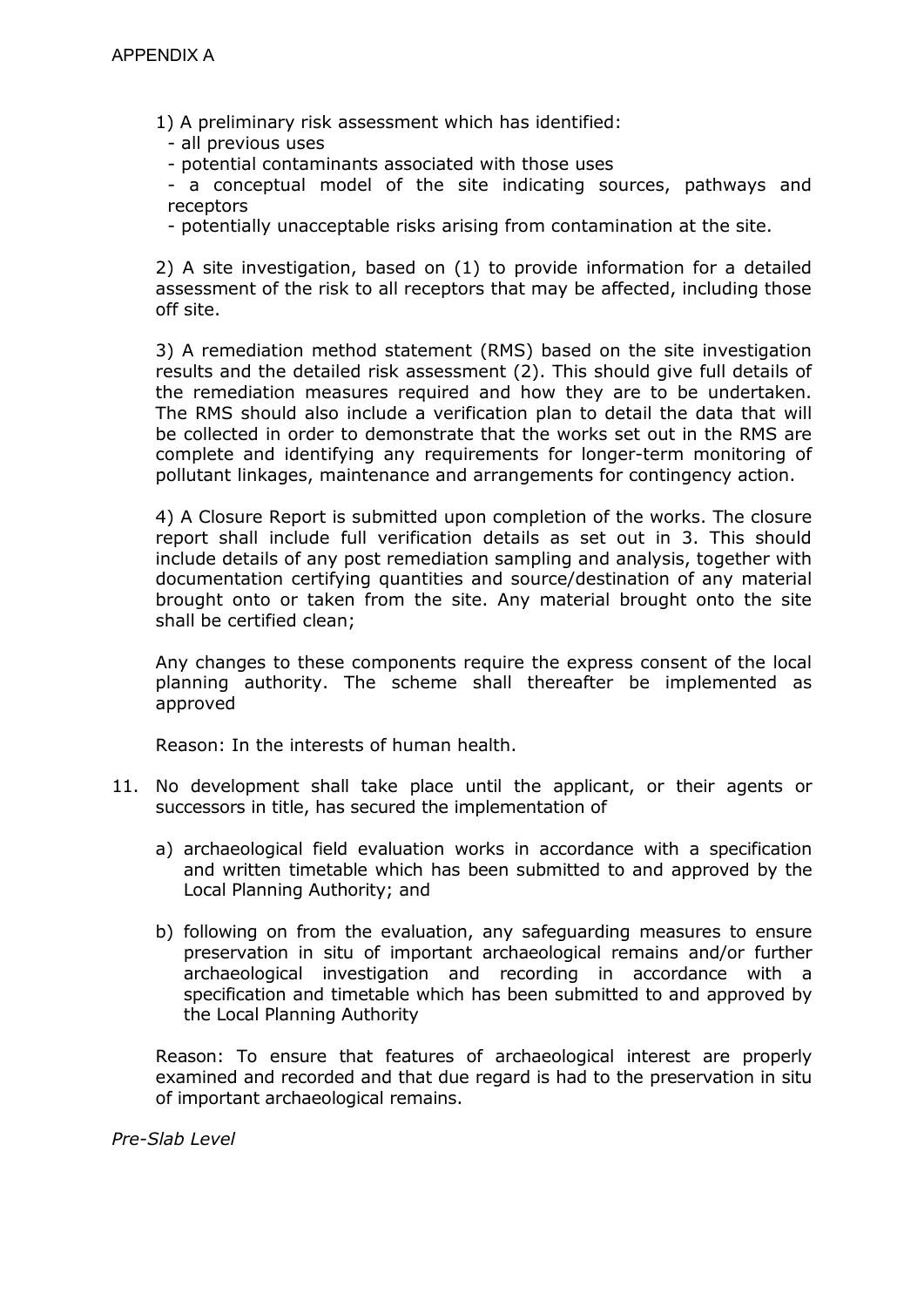12. No development above slab level shall take place until, details of the mechanism to ensure the proposed car park for St Nicholas Church can be used by the Church in perpetuity and the timing of its implementation, have been submitted to an approved in writing by the Local Planning Authority. Once implemented the car park shall only be used in connection with use of the Church.

Reason: To ensure the heritage benefit of the Church car park is secured.

13. No development above slab level shall take place until the specific air quality mitigation measures, which shall include the type and location of electric vehicle charging points, have been submitted to and approved in writing by the local planning authority. The development shall be carried out in accordance with the approved details.

Reason: In the interests of limiting impacts upon air quality.

14. No development above slab level shall take place until a "bat sensitive lighting plan" for the site boundaries has been submitted to and approved in writing by the local planning authority. The lighting plan shall:

a) Identify those areas/features on site that are particularly sensitive for bats and that are likely to cause disturbance in or around their breeding sites and resting places or along important routes used to access key areas of their territory;

b) Show how and where external lighting will be installed so that it can be clearly demonstrated that areas to be lit will not disturb or prevent the above species using their territory.

All external lighting shall be installed in accordance with the specifications and locations set out in the strategy and these shall be maintained thereafter in accordance with the approved plan.

Reason: In the interest of biodiversity protection and enhancement.

### *Pre-Occupation*

- 15. The development shall not be occupied until the following off-site highways works have been provided in full:
	- a) Improvements to the Church Road/Deringwood Drive junction as shown on drawing no. 34.1 within the 'Iceni Transport Note – July 2019' or any alternative scheme agreed in writing with the Local Planning Authority (in consultation with the Highways Authority);
	- b) Improvements to the Deringwood Drive/Willington Street junction as shown on drawing no. 35.1 RevA within the 'Iceni Transport Note – September 2019' or any alternative scheme agreed in writing with the Local Planning Authority (in consultation with the Highways Authority);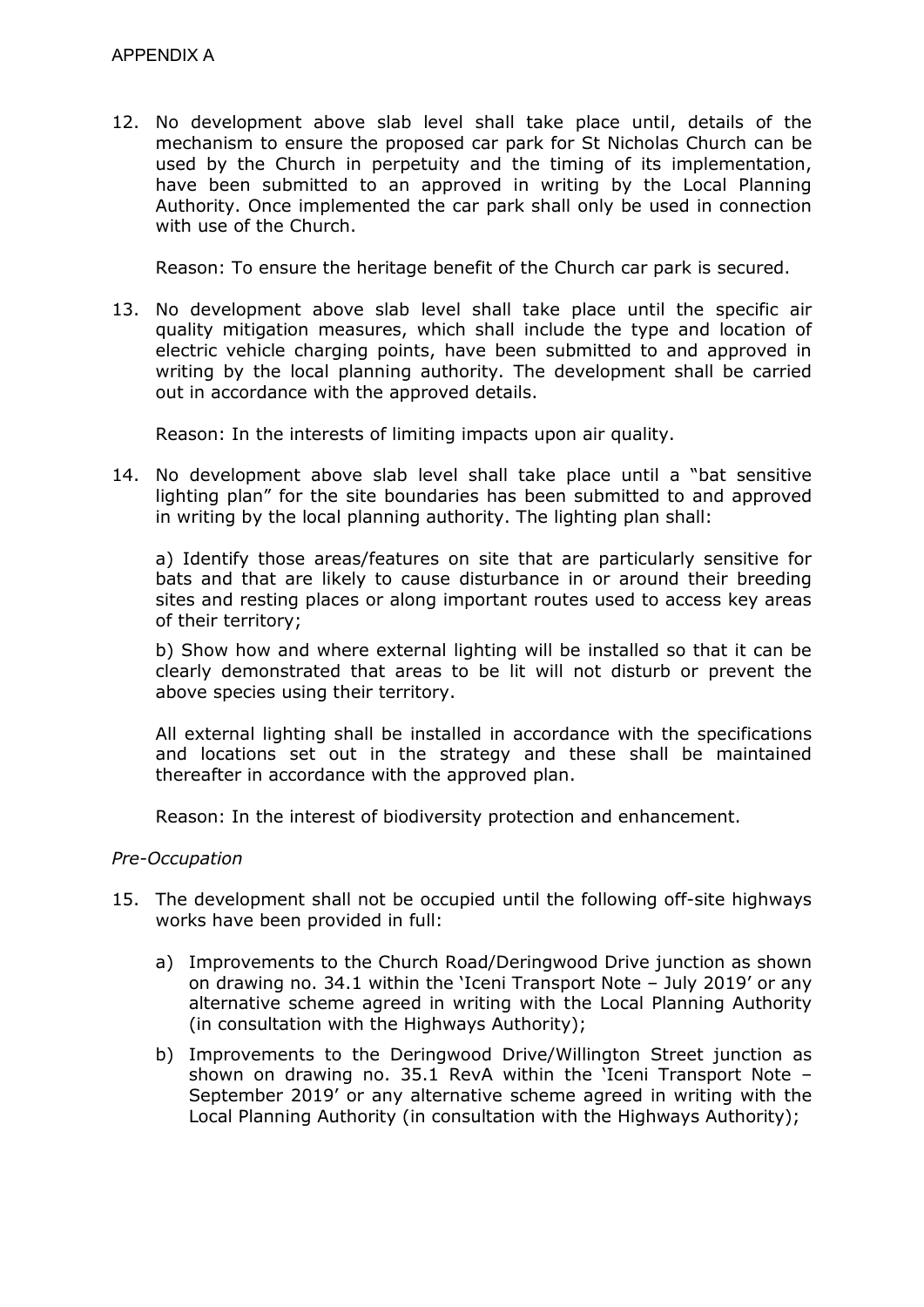- c) Road widening and new pavement provision on Church Road as shown on drawing nos. 34.1 and 34.2 within the 'Iceni Transport Note – July 2019';
- d) The give way/build out feature on Church Road as shown on drawing no. 34.3 within the 'Iceni Transport Note – July 2019';
- e) Extension of the 30mph speed limit to the south of the application site to a position agreed in writing with the Local Plan Authority (in consultation with the Highways Authority); and

Reason: In the interest of highway safety.

16. The development shall not be occupied until a Final Travel Plan for the development which follows the principles of the Framework Travel Plan has been submitted to and approved in writing by the local planning authority. The development shall be carried out in accordance with the approved Travel Plan.

Reason: In order to promote sustainable transport use.

17. The development shall not be occupied until a site-wide landscape and ecological management plan (LEMP), including timetable for implementation, long term design objectives, management responsibilities and maintenance schedules for all landscaped, open space, and drainage areas, but excluding privately owned domestic gardens, has been submitted to and approved in writing by the local planning authority. Landscape and ecological management shall be carried out in accordance with the approved plan and its timetable unless the local planning authority gives written consent to any variation.

Reason: In the interests of biodiversity, landscape, visual impact and amenity of the area and to ensure a satisfactory appearance to the development.

18. The development shall not be occupied until details of upgrade works to PROW KM86 have been submitted to and approved in writing by the local planning authority. The development shall not be occupied until the approved works have been carried out in full.

Reason: In order to provide appropriate connectivity.

19. No building on any phase (or within an agreed implementation schedule) of the development hereby permitted shall be occupied until a Verification Report pertaining to the surface water drainage system, carried out by a suitably qualified professional, has been submitted to the Local Planning Authority which demonstrates the suitable modelled operation of the drainage system such that flood risk is appropriately managed, as approved by the Lead Local Flood Authority. The Report shall contain information and evidence (including photographs) of earthworks; details and locations of inlets, outlets and control structures; extent of planting; details of materials utilised in construction including subsoil, topsoil, aggregate and membrane liners; full as built drawings; topographical survey of 'as constructed'